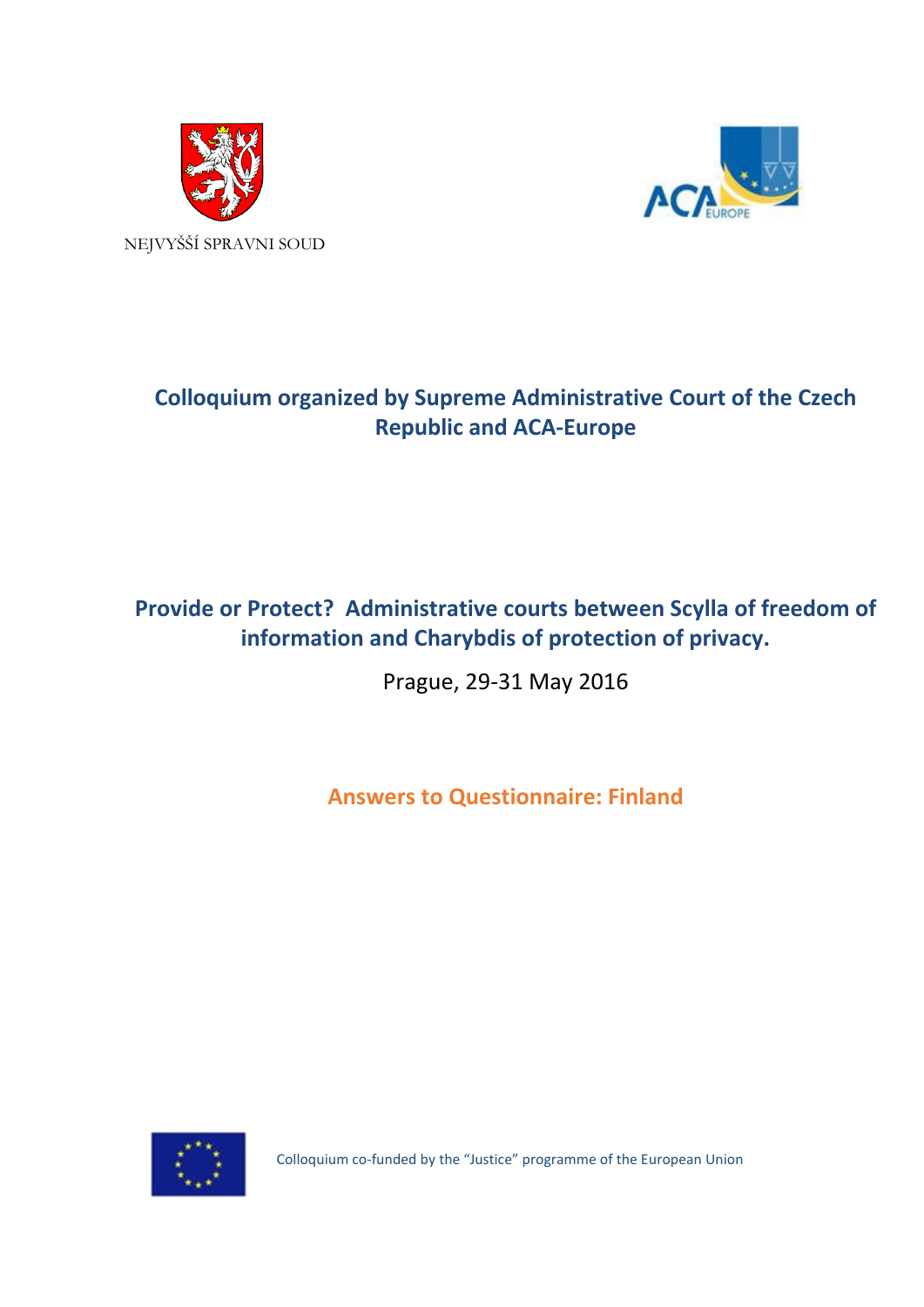## **Provide or Protect? Administrative courts between Scylla of freedom of information and Charybdis of protection of privacy**

#### **FINLAND**

# **Liisa Selvenius-Hurme, Judicial Secretary, and Kari Kuusiniemi, Justice The Supreme Administrative Court**

**Part I**

**1. Is the central administrative supervision over providing information and protection of personal data carried out by one administrative authority or are there specialized authorities for each of these fields or is there an absence of such an authority in any of these areas? Does the chosen model cause any application problems?**

In Finland, there is no central administrative authority supervising provision of information. Hence, there is no authority under which both areas would fall. Information requests are addressed directly to the obliged authority. Naturally, the decision of the authority can be appealed in the regional administrative court and in last instance, the Supreme Administrative Court (hereinafter SAC).

In the field of personal data protection Finland has two data protection authorities: the Data Protection Ombudsman and the Data Protection Board, both regulated by the Personal Data Act (523/1999) and the Act on Data Protection Ombudsman and Data Protection Board (389/1994).

The Data Protection Ombudsman provides direction and guidance on the processing of personal data, supervises the processing in order to achieve the objectives of the Personal Data Act, as well as makes decisions concerning right of access and rectification of registered data.

The Data Protection Board deals with questions of principle relating to the processing of personal data, where these are significant to the application of the Personal Data Act. The Board has also the power to grant permissions and issue orders concerning processing of personal data.

The Data Protection Board may grant a permission for the processing of personal data, if the processing is necessary, otherwise than in an individual case, in order to protect vital interests of the data subject, or to use the public authority of the controller or a third person to whom the data is to be disclosed. The permission may be granted also in order to realise a legitimate interest of the controller or the recipient of the data, provided that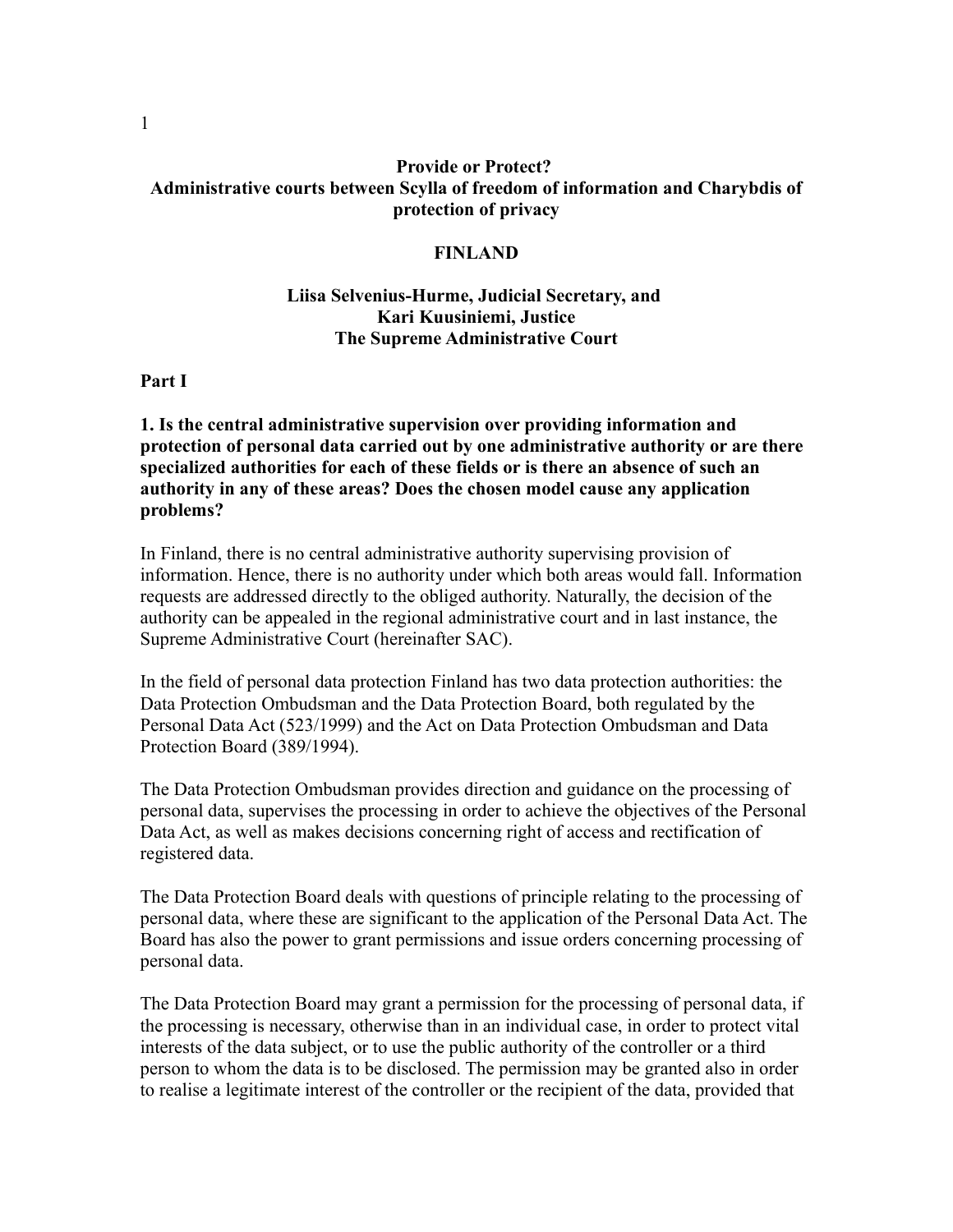such processing does not compromise the protection of the privacy of the individual or his/her rights.

The Board may grant a permission for the processing of sensitive data, for reason pertaining to an important public interest.

The permission, that may be granted for a fixed period or for the time being, shall contain the rules necessary for the protection of the privacy of the data subject. The rules may be amended or supplemented at the request of the Data Protection Ombudsman or the data subject, if this is necessary owing to a change in circumstances.

At the request of the Data Protection Ombudsman, The Data Protection Board may:

- prohibit processing of personal data which is contrary to the provisions of the Personal Data Act or the rules and regulations issued on the basis of the Act;
- in matters other than those concerning right of access or rectification, compel the person concerned to remedy an instance of unlawful conduct or neglect;
- order that the operations pertaining to the file be ceased, if the unlawful conduct or neglect seriously compromise the protection of the privacy of the data subject or his/her interest or rights, provided that the file is not set up under a statutory scheme; and
- revoke a permission granted by the Board, where the prerequisites for the same are not longer fulfilled or the controller acts against the permission or the rules attached to it.

We do not see any specific problems in the system. However, we would like to refer to one interesting case concerning publicity of income taxation data and protection of privacy in the framework of the previous Directive on the Protection of Personal Data (95/46/EC). A news leaflet wanted to publicize information of the annual income of citizens. This information *per se* is public, but the Data Protection Ombudsman wanted to prohibit this kind of a systematic processing of personal data and publication of these data. The Data Protection Board and the regional administrative court disallowed the Ombudsman´s application, but the SAC, having referred the case to the European Court of Justice, came to an opposite conclusion (see case C-73/07, Grand Chamber, Satakunnan Markkinapörssi et al.; and SAC 2007:9 and 2009:82). The decision was based on the preliminary ruling of the ECJ and balancing of freedom of press and protection of privacy declared in the Constitution (section 10) and international huoman rights conventions and documents. It may be emphasized that in Finland information on taxable income of politicians, leading civil servants, company managers, artists, sportsmen etc. can be found in newspapers right after the taxation of the previous year has become final.

## **2. What types of information are excluded from providing? Is there one regime regarding all exclusions or is there any differentiation – e.g. absolute exclusion and relative exclusion?**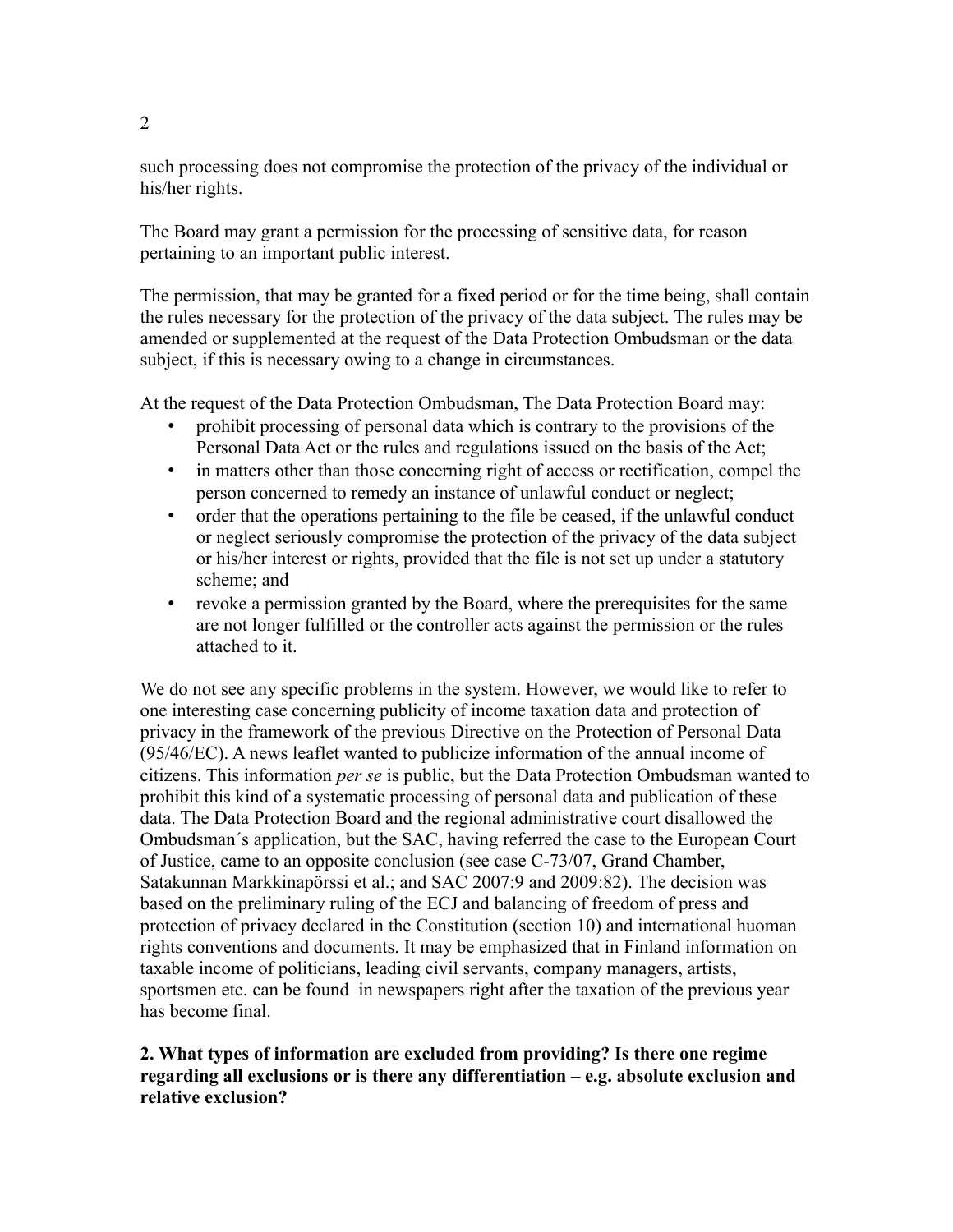Right of access to information is based on section 12 para 2 of the Constitution of Finland where it is stipulated as follows: "Documents and recordings in the possession of the authorities are public, unless their publication has for compelling reasons been specifically restricted by an Act. Everyone has the right of access to public documents and recordings."

The principle of right of access to information is further enshrined in the Act on the Openness of Government Activities (621/1999). According to the Act, official documents shall be in the public domain, unless specifically provided otherwise in the said Act or another Act. Each administrative body – be it governmental or municipal or an emanation of such a body – is obliged to give right to access to information in its possession.

Section 24 of the Act provides a list of documents that shall be kept secret unless specifically provided otherwise:

(1) the documents of the Government Foreign Affairs Committee, unless otherwise decided by the Committee, as well as the political assessments of the Ministry for Foreign Affairs and the Finnish missions abroad, the documents concerning political or economic negotiations with a foreign state and the coded messages in the field of foreign affairs administration, unless otherwise decided by the Ministry;

(2) the documents, other than those referred to in paragraph 1, concerning the relationship of Finland with a foreign state or an international organisation; the documents concerning a matter pending before an international court of law, an international investigative body or some other international institution; as well as the documents concerning the relationship of the Republic of Finland, Finnish citizens, Finnish residents or corporations operating in Finland with the authorities, persons or corporations in a foreign state, if access to such documents could damage or compromise Finland's international relations or its ability to participate in international co-operation;

(3) the reports of offences made to the police and other criminal investigation authorities, the prosecutor and the authorities charged with responsibility for inspection and supervision; the documents obtained or prepared for purposes of criminal investigations or the consideration of charges, as well as the application for a summons, the summons and the defendant's response in a criminal case, until the case has been heard in court or the prosecutor has decided to waive prosecution or the case has been withdrawn, unless it is apparent that access to the documents will not compromise the clarification of the offence, the achievement of the objectives of the investigation, or without a pressing reason cause harm or suffering to a party, or compromise the right of the court to order that the documents are to be kept secret on the basis of the Act on the Publicity of Court Proceedings in General Courts (370/2007);

(4) the registers maintained by the police, and any other authorities carrying out criminal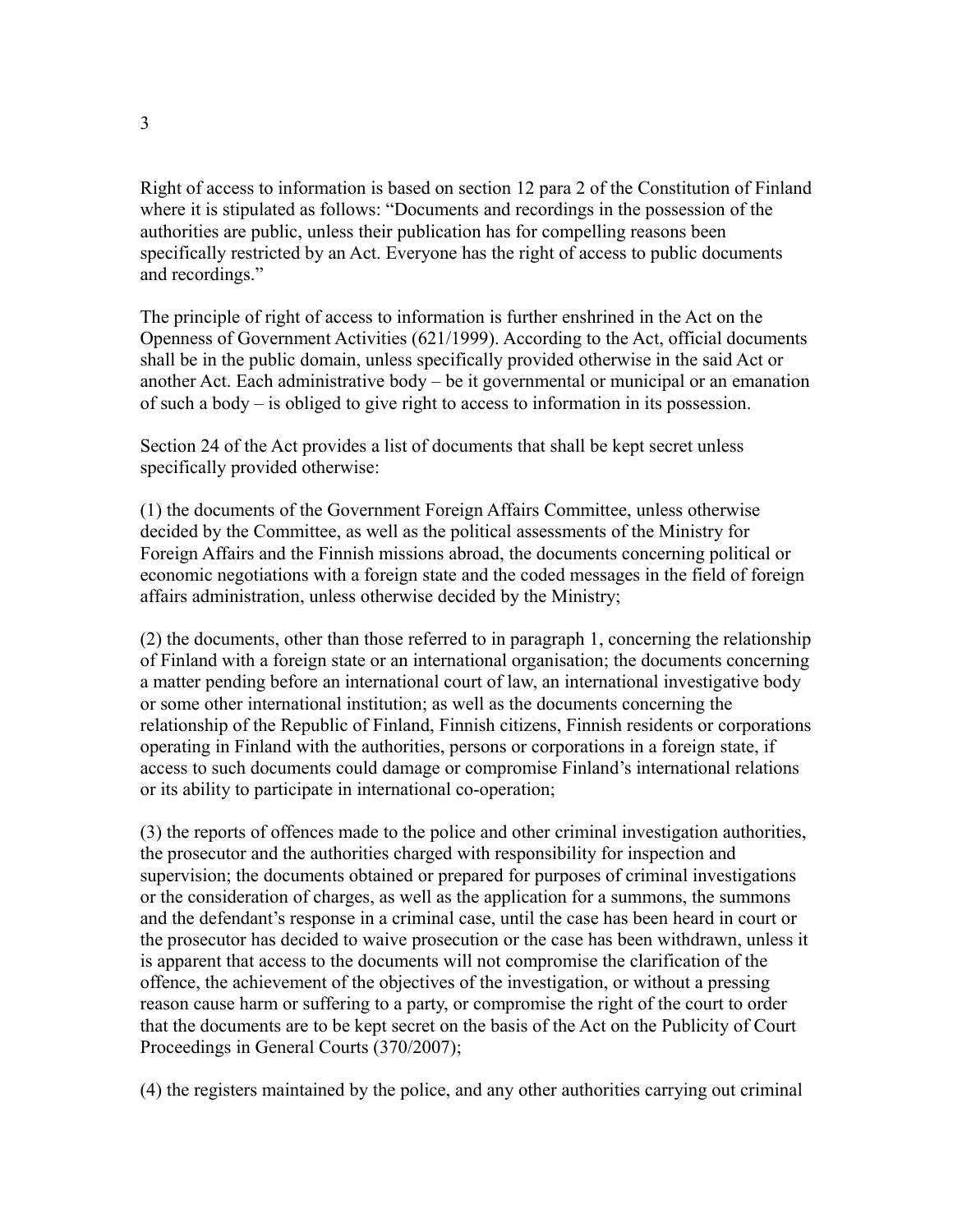4

investigations for purposes of crime prevention and clearing up of the particulars of offences; the reports prepared for the prevention of crime; as well as the photographs and other identifying information taken or obtained in administrative proceedings for the determination or verification of identity and the right to travel, and the special identification codes issued to a person or entered into his or her identity card or travel documents;

(5) the documents containing information on the tactical and technical plans and methods of the police, the frontier guard, the customs authorities and the prison authorities, if access would compromise the prevention of crime, the clearing up of offences or the maintenance of public order or the order of penal institutions;

(6) documents relating to a complaint before a decision has been made on the matter of the complaint, if access would compromise the resolution of the matter or without a pressing reason cause injury or suffering to a party;

(7) documents relating to or affecting the realisation of the security arrangements of persons, buildings, installations, constructions, and data and communications systems, unless it is obvious that access will not compromise the achievement of the objective of the security arrangements;

(8) documents concerning preparations for accidents and emergency conditions, civil defence and the investigation of accidents in accordance with the Safety Investigation Act (525/2011), if access would breach or compromise safety or the promotion of safety, the realisation of civil defence or the preparation for emergency conditions, compromise the safety investigations or the purpose of such investigations, endanger the securing of information for investigation or violate the rights of the victims of an accident, an incident or an exceptional event or the memory of such victims or distress persons closely involved with them;

(9) the documents of the security police and the other authorities concerning the maintenance of State security, unless it is obvious that access will not compromise State security;

(10) documents concerning military intelligence, the supply, formations, locations or operations of the armed forces, the inventions, facilities, installations and systems used in the armed defence of the country or other defence, the other matters significant to the defence of the country, as well as defensive preparations, unless it is obvious that access will not violate or compromise the interests of defence;

(11) documents containing information on decisions, measures or preparations in monetary policy or foreign exchange policy, as well as on the preparation of financial or income policy or research into the need for decisions or measures in the fields of financial policy, income policy, monetary policy or foreign exchange policy, if access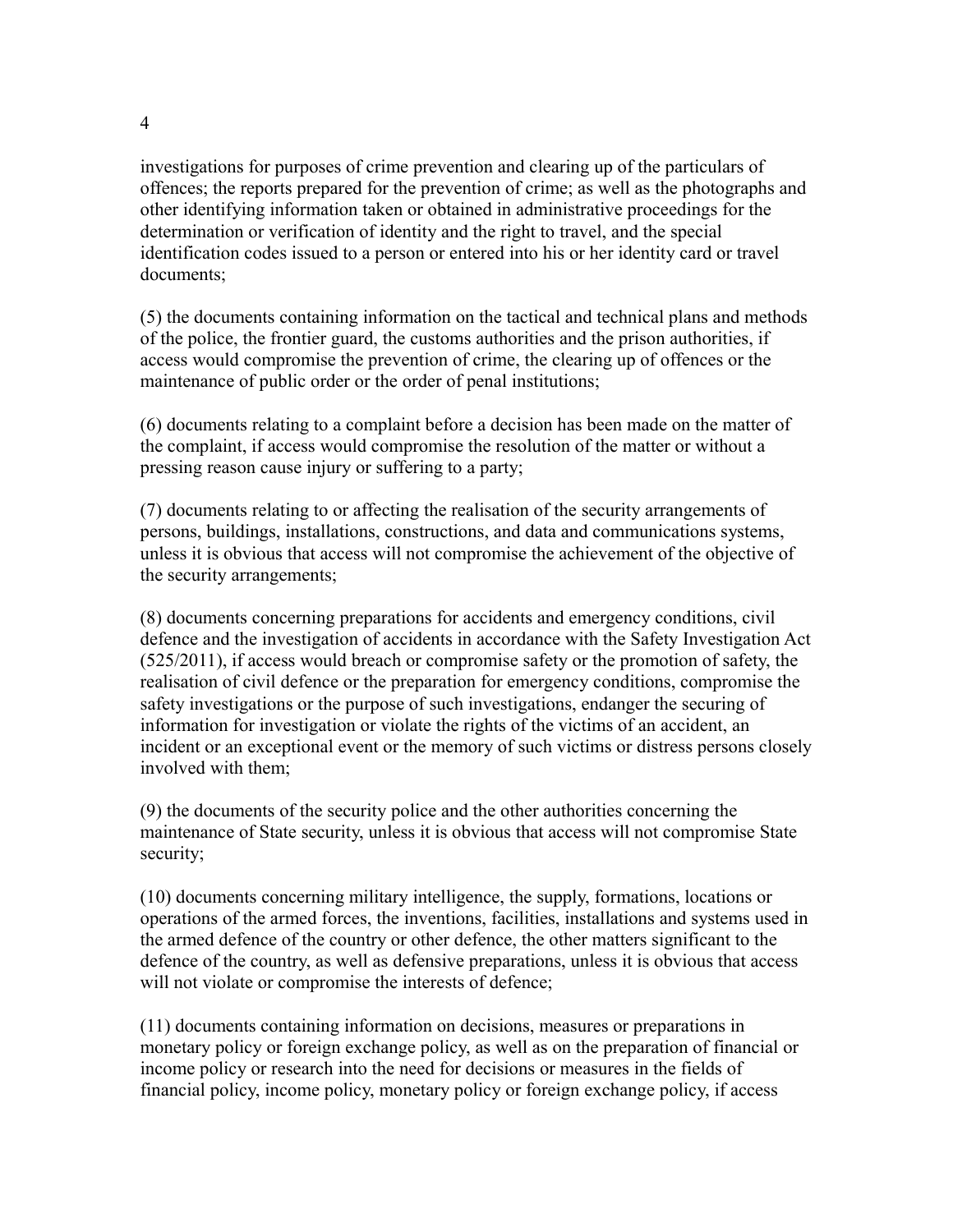would be contrary to the interests of the state as a social partner or otherwise significantly compromise the achievement of the purpose of the decision or measure or hamper the proper conduct of financial, monetary or foreign exchange policy;

(12) the reports prepared for the performance of the statutory tasks of the authorities supervising the financial markets and insurance operators and the authorities charged with the functioning of the financial markets and the insurance systems, containing information on the functioning of the markets, the financial, insurance or pensions institutions, or their customers, if access would injure or compromise the credibility or functioning of the financial or insurance systems;

(13) statistics on the national economy, a financial policy initiative and operational plan, and other such documents containing information which obviously may influence the capital and financial markets, before they have been publicly disseminated as provided in section 8;

(14) documents containing information on endangered animal or plant species or the protection of important natural habitats, if access would compromise the protection of the species or the habitat;

(15) documents that contain information that, in accordance with the Act on a Candidate's Election Funding (273/2009), contain campaign accounts that are to be submitted to the National Audit Office of Finland, and corresponding other accounts of election campaign financing and the expenses of an electoral campaign, as well as documents containing information in inspections or other statutory supervisory tasks of an authority, if access would compromise the performance of the inspection or its purpose, or without a weighty reason would be conducive to causing harm to a party;

(16) documents provided to the statistical authority for the compilation of statistics as well as documents that have been voluntarily given to an authority for the purpose of research or the compilation of statistics;

(17) documents containing information on any business or professional secret of the State, a municipality, some other public corporation or a corporation, institution or foundation referred to in section 4, subsection 2, as well as documents containing other comparable business information, if access would cause economic loss to the corporations, institutions or foundations referred to above or improve the competitive position of another public corporation or private person pursuing the same or a competing activity, or reduce the opportunities of the public corporation or a corporation, institution or foundation referred to in section 4, subsection 2 for procurement, investment, financing or debt service on favourable terms;

(18) documents containing information compiled or obtained by the State, a municipality or some other public corporation as a labour partner or a party to a labour dispute, if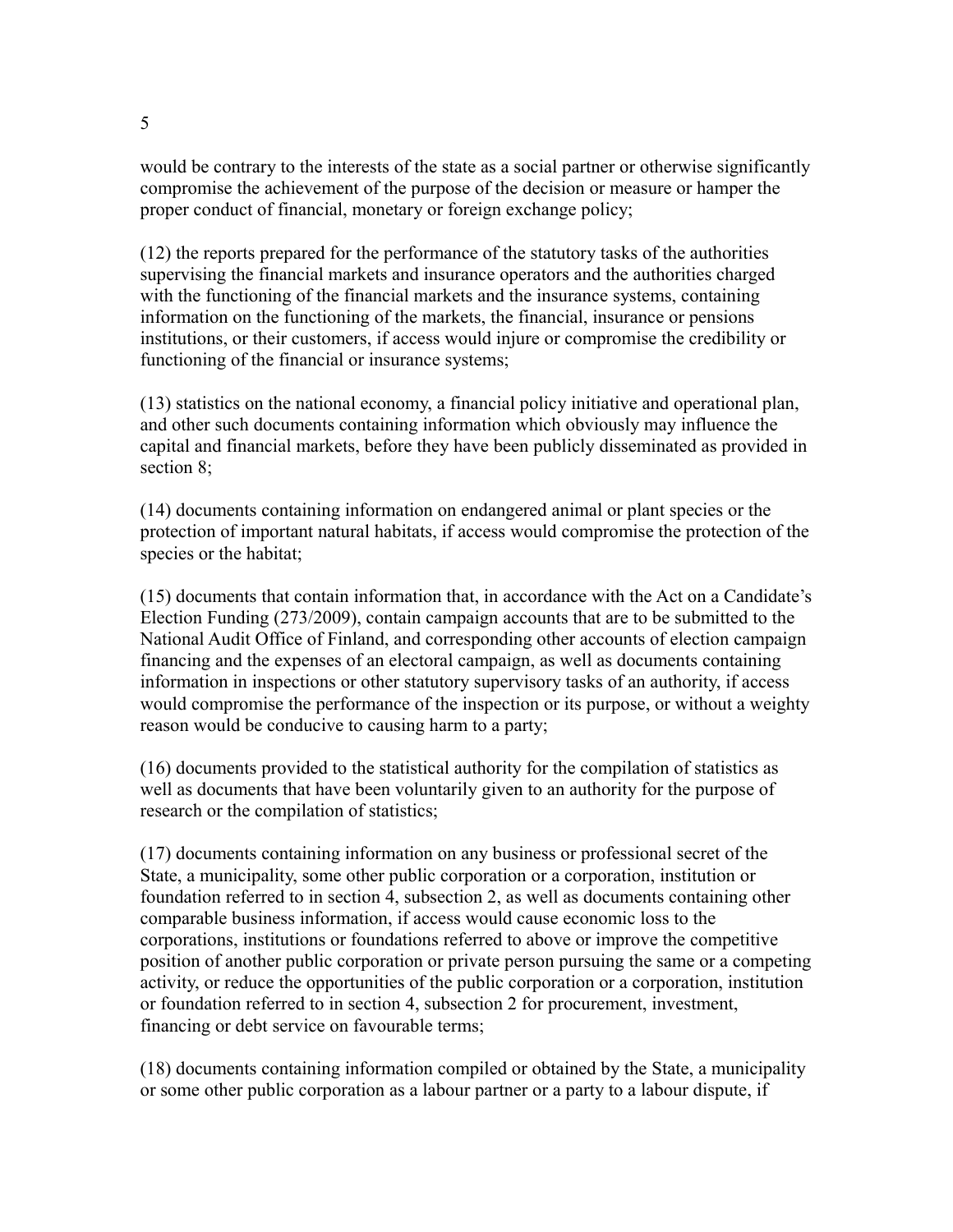access would be contrary to the interests of the public corporation as an employer; documents containing information compiled or obtained by the representatives of the State for negotiations on agricultural subsidies, if access would be contrary to the interests of the State as a negotiating party;

(19) documents prepared or obtained by an authority acting as a litigant in a trial for purposes of preparing for the trial, if access would be contrary to the interests of the public corporation or a corporation, institution, foundation or individual referred to in section 4, subsection 2 in the trial;

(20) documents containing information on a private business or professional secret, as well as documents containing other comparable private business information, if access would cause economic loss to the private business, provided that the information is not relevant to the safeguarding of the health of consumers or the conservation of the environment or for the promotion of the interests of those suffering from the pursuit of the business, and that it is not relevant to the duties of the business and the performance of those duties;

(21) documents concerning the basic materials for a dissertation or other scientific study, technological or other development project, or the assessment of the same, unless it is obvious that access will not cause inconvenience to the completion of the dissertation, study or development project or their exploitation, its appropriate assessment or the person carrying out the research, nor to the person commissioning the study or development project;

(22) documents containing information on an entrance examination or other examination or test, if access would compromise the achievement of the objectives of the examination or test, or prevent the future use of the test;

(23) documents containing data on the annual income or net worth of a person, data on the income and assets on which a subsidy or benefit is based, or data that otherwise describes the economic situation of a person, as well as documents of the execution authority in so far as they contain information which, had it been entered into the execution register would be secret on the basis of the Execution Code, as well as information on natural persons as debtors in execution and the minutes of the evaluation of the assets and liquidity of the debtor;

(24) documents concerning a refugee or a person seeking asylum, a residence permit or a visa, unless it is obvious that access will not compromise the safety of the refugee, the applicant or a person closely involved with them;

(25) documents containing information on a recipient of welfare or an individual client of the labour administration and a benefit, support measure, social service or service of the labour administration for individual clients given to him or her, or information on the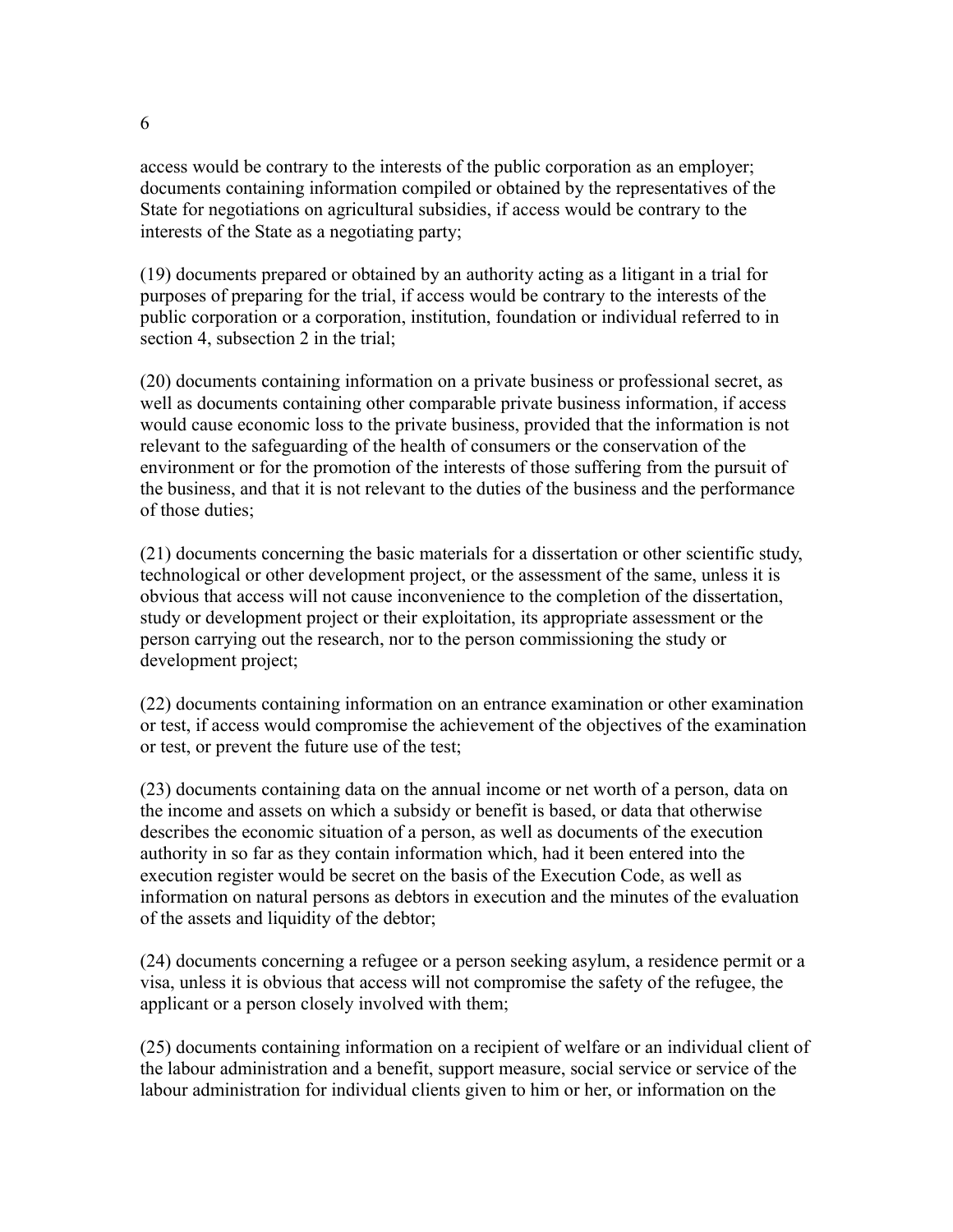state of health or handicap of a person, the medical care or treatment given to him or her, or information on his or her sexual behaviour and preferences;

(26) documents containing sensitive information on the private life of the suspect of an offence, an injured party or another person involved in a criminal matter, as well as documents containing information on the victim of an offence, if access would violate the rights or the memory of the victim or cause distress to those close to him or her, unless the granting of access is necessary for the performance of an official task;

(27) documents containing information on a forensic psychiatric examination of the suspect in an offence, an assessment of the suitable sanction for a young person suspected of an offence, a plan for the term of a juvenile penalty, an assessment of the feasibility of community service or a monitoring sentence as an alternative to a sentence of imprisonment, an assessment of the prerequisites for a monitoring sentence, a plan for the term of a sentence, a plan for release from prison, a plan for supervision, and a statement issued in respect of the release procedure for a long-term prisoner;

(28) administrative documents and registers containing information on convicted persons or on persons who have been imprisoned or otherwise deprived of their liberty, unless it is obvious that access will not compromise the future livelihood of the person, his or her reintegration into society or his or her safety and if there is a justifiable reason for providing access to the information; other secret information is information entered into the criminal records, the register of fines, the national information system for the administration of justice and the register on prohibitions to raise livestock, information contained in the register on witness protection programmes and other information regarding a witness protection programme, as well as information collected by the Institute of Criminology and Legal Policy for research and follow-up purposes;

(29) documents containing information on a psychological test or aptitude test on a person or the results thereof, or on the assessments for the assignment of conscripts, the selection of employees or the establishment of the basis for a salary;

(30) documents on student welfare and exemptions from teaching, the test results of students and candidates and the school diplomas and other documents containing a verbal assessment of the personal characteristics of the student, as well as documents indicating the Matriculation Examination Board's division of moderators among the schools putting forward candidates for the matriculation examination, until one year has passed from the examination round in question;

(31) documents containing information on a secret telephone number given by a person or information on the location of a mobile communications device, and documents containing information on the person's domicile, place of residence or temporary place of residence, telephone number or other contact information, if the person has asked for the information to be kept secret and he or she has a justified reason to believe that his or her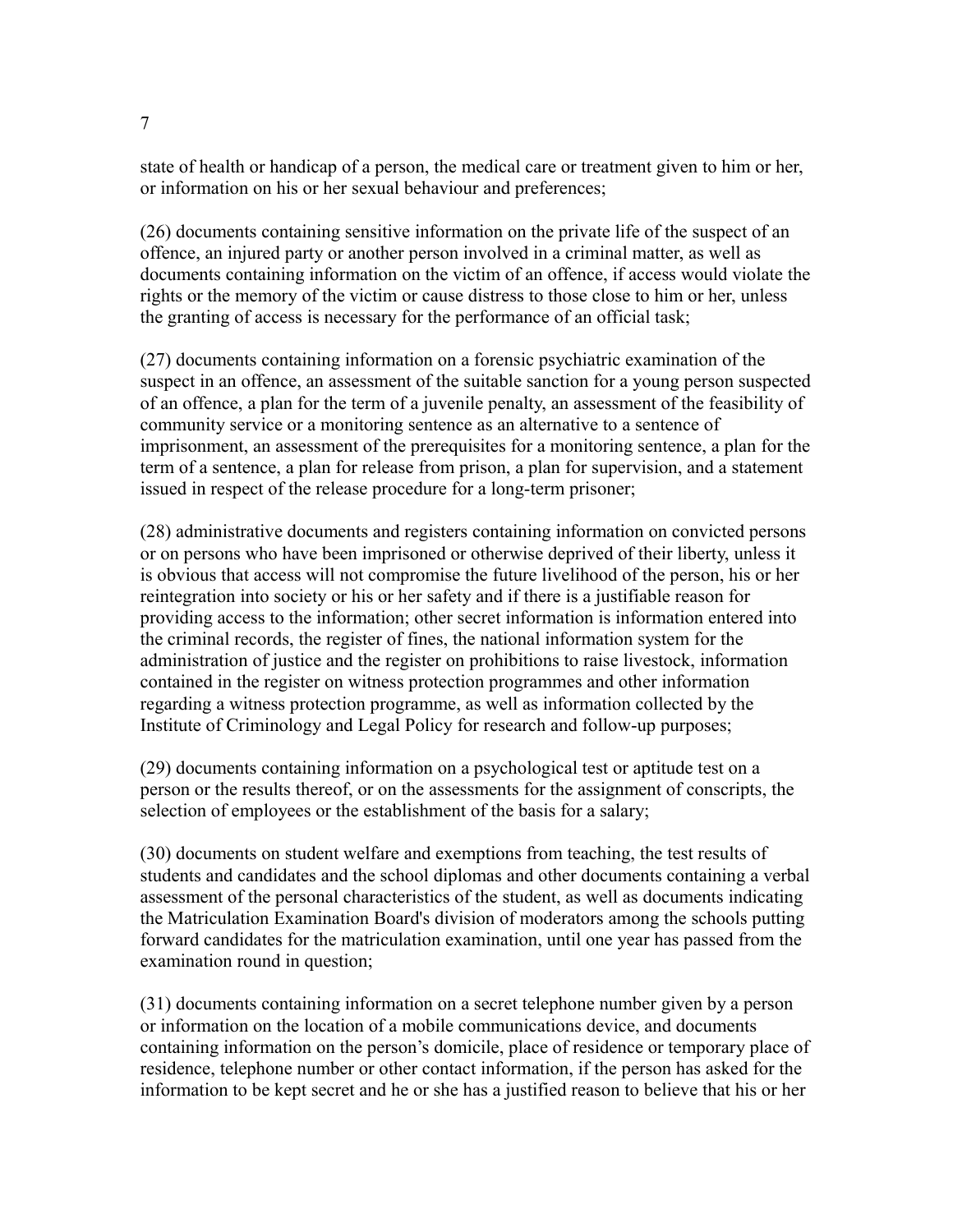own health or safety or that of his or her family are in jeopardy;

 $(31)(a)$  an application for a decision on an anonymous witness and the documents connected with the preparation of the application as well as the documents connected with a case concerning revelation of the identity of an anonymous witness as well as the trial documents that concern these cases, unless provided otherwise in Chapter 5, section11(d) of the Criminal Procedure Code;

(31)(b) documents containing information on plaintiff's request to be notified in accordance with Chapter 4, section 19 of the Act on Pretrial Investigation when the prisoner or the prisoner on remand is released or has left the prison, or information on above mentioned notifications as well as, in addition to what is stipulated in subparagraph 31 on secret contact information, plaintiff's contact information associated with the above mentioned request in the files of Criminal Sanctions Agency;

(32) documents containing information on the political convictions or the privately expressed views of a person, or information on a person's lifestyle, participation in voluntary associations or leisure-time activities, family life or other comparable personal circumstances of the person; however, documents containing information on the activity of a person in political or other elected office, or his or her seeking such office, as well as the participation of a person in the establishment or registration of a political party, or the establishment of an electoral association are in the public domain.

As one can notice above, the wordings of the exclusions vary. Some of the exclusions are strict (i.e. the secrecy obligation is independent of the case-by-case consequences) and some of the exclusions relative: these exclusions are based either on the assumption that the information is public unless access to such information could cause adverse effects (subparagraphs 2, 5, 6, 8, 11, 12, 14, 15, 18, 19 and 22) or on the assumption that the information is secret unless it is apparent that access to the information would not cause any adverse effects (subparagraphs 3, 7, 9, 10, 21, 24 and 28).

There are some specific provisions on secret information also in other acts, such as the Act on the status and rights of a patient in health care (785/1992) and the Act on the status and rights of a client of social welfare (812/2000).

#### **3. Are there any types of subjects governed by private law that have duty to provide information? If the answer is affirmative, what kind of subjects and what kind of information?**

The provisions of the Act on the Openness of Government Activities also apply to corporations, institutions, foundations and private individuals appointed for the performance of a public task on the basis of an Act, a Decree or a provision or order issued by virtue of an Act or a Decree, when they exercise public authority. Separate provisions apply to access to the documents of the Evangelical Lutheran Church (section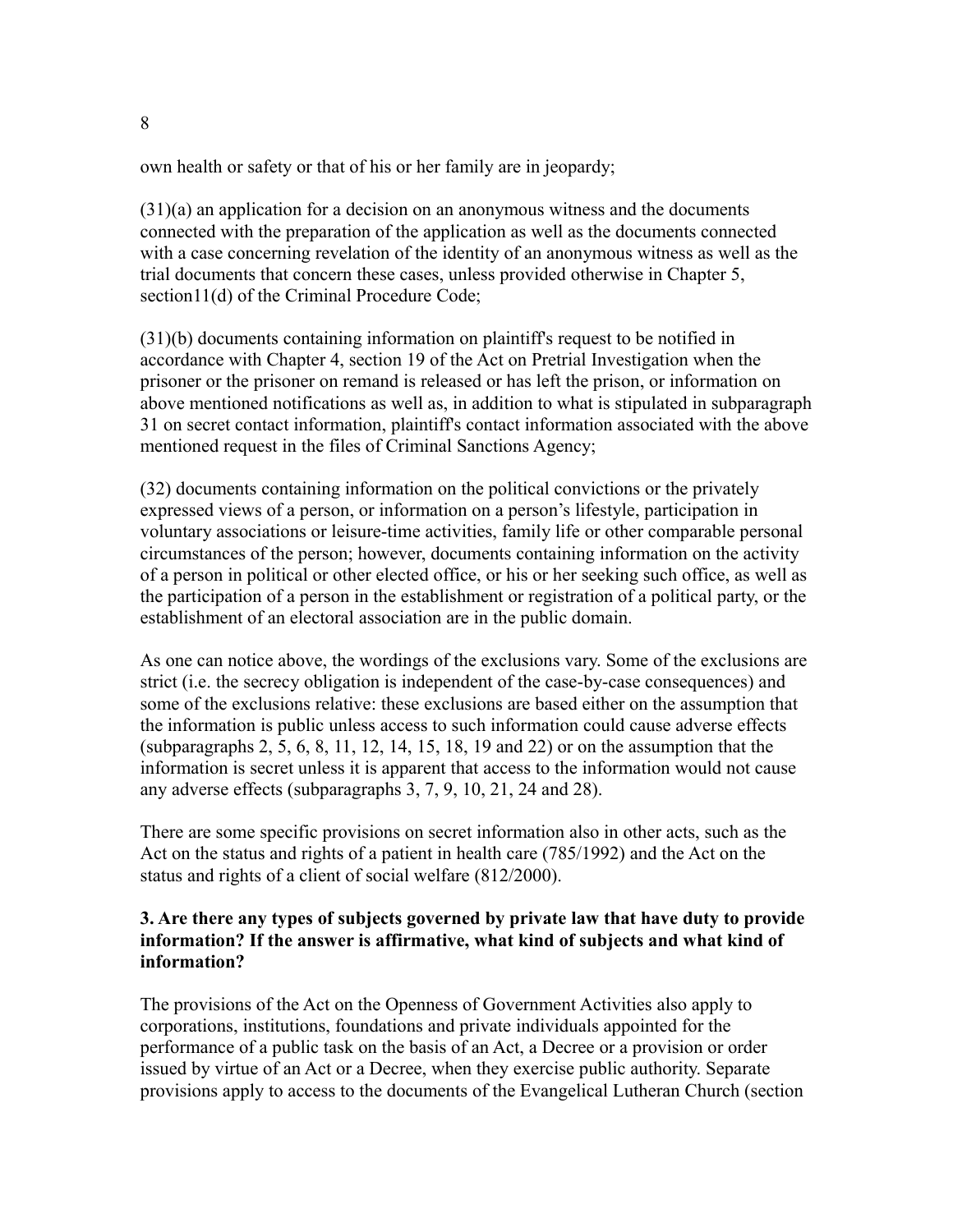4, subsection 2 of the Act on the Openness of Government Activities).

The SAC has issued a ruling (SAC 2014:83) on private actors' obligation to give access to information. A private insurance company was regarded to exercise public authority when making decisions on statutory insurances. The identity of the consultant doctors who took part in the decision-making process was therefore not outside the coverage of the Act on the Openness of Government Activities. The information on the doctors' identity and on their assignment was regarded not to be secret according to section 24 subsection 1 subparagraphs 17 or 20 of the Act on the Openness of Government Activities or any other provision.

In addition to the above mentioned situation when a private actor is exercising public authority, there are some other provisions establishing an obligation for a private actor to provide information. For example in the Act on the status and rights of a patient in health care (785/1992) is provided that the patient or his/her legal representative has the right of access to information on his/her condition, different treatment alternatives etc. The Act on the status and rights of a client of social welfare also includes similar provisions on giving access to information.

# **4. Are the salaries of the employees of the public sector subject to the right to free access to information as well? Does this cause any application problems regarding the personal data protection?**

The salaries of the employees of the public sector are subject to the right to free access to information. Based on the Staff Register Act (1010/1989) section 7 and on the Act on the Openness of Government Activities the information on the salaries of the employees of the public sector is public (including information on the basic salary, the experience supplement, incentives etc.).

However, according to section 24, subsection 1, subparagraph 29 of the Act on the Openness of Government Activities, the documents containing information on the establishment of the basis for a salary are secret.

The salaries of the Presidents and members of the Supreme Court and the Supreme Administrative Court in Finland are stipulated in the Act 572/2001. This Act provides the salary of the Presidents and Justices at the date the Act was promulgated and, it goes without saying that the salaries are in the public domain. However, the salaries have undergone regular revisions and also the currency unit has changed over time, and therefore the information in the very Act is far from up to date.

As problems regarding application of the personal data protection can be mentioned that because salary information is usually part of a personal data file, the Act on the Openness of Government Activities and the Personal Data Act (523/1999, by which the directive 95/46/EC of the European Parliament has been implemented) set prerequisites on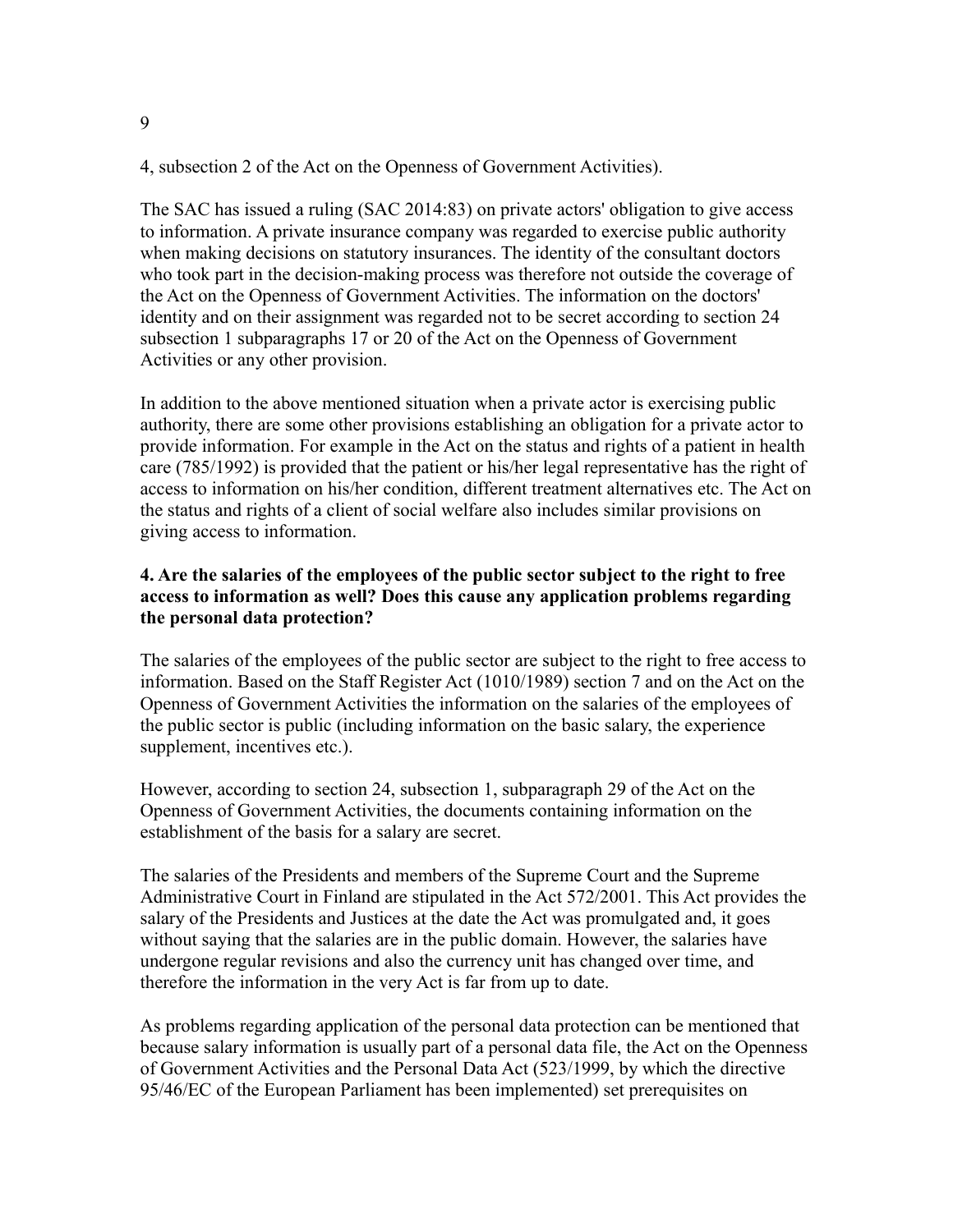granting access to the information. According to section 16, subsection 3 of the Act on the Openness of Government Activities access may be granted to a personal data filing system controlled by an authority in the form of a copy or a printout, or an electronicformat copy of the contents of the system, unless specifically otherwise provided in an Act, if the person requesting access has the right to record and use such data according to the legislation on the protection of personal data. However, access to personal data for purposes of direct marketing, polls or market research shall not be granted unless specifically provided otherwise or unless the data subject has consented to the same. A copy or print containing salary information can thus be handed out only if the receiver meets the prerequisites stipulated in the Personal Data Act or if the receiver's operation is outside the scope of the Personal Data Act (for example private use only or editorial use).

According to section 8 subsection 1 of the Personal Data Act personal data shall be processed only if: (1) the data subject has unambiguously consented to the same; (2) the data subject has given an assignment for the same, or this is necessary in order to perform a contract to which the data subject is a party or in order to take steps at the request of the data subject before entering into a contract; (3) processing is necessary, in an individual case, in order to protect the vital interests of the data subject; (4) processing is based on the provisions of an Act or it is necessary for compliance with a task or obligation to which the controller is bound by virtue of an Act or an order issued on the basis of an Act; (5) there is a relevant connection between the data subject and the operations of the controller, based on the data subject being a client or member of, or in the service of, the controller or on a comparable relationship between the two (connection requirement); (6) the data relate to the clients or employees of a group of companies or another comparable economic grouping, and they are processed within the said grouping, (7) processing is necessary for purposes of payment traffic, computing or other comparable tasks undertaken on the assignment of the controller; (8) the matter concerns generally available data on the status, duties or performance of a person in a public corporation or business, and the data is processed in order to safeguard the rights and interests of the controller or a third party receiving the data; or (9) the Data Protection Board has issued a permission for the same, as provided in section 43(1). The Act also contains provisions on the processing of sensitive personal data and personal identity numbers and provisions on processing of personal data for special purposes such as research, statistic or genealogical research.

Even though the salary information is not secret, the authority is obliged to ensure that the above mentioned prerequisites prevail before access may be granted. Access may be granted only to information that is needed for the requested purpose.

The SAC has issued a decision on the access to salary information of university professors, then being civil servants of the state (SAC 2012:55). A newspaper had requested information on the salaries of professors for editorial purposes. The requested information was public according to section 7 in the Staff Register Act. The newspaper had requested the information in electronic format or, if that was not possible, as a paper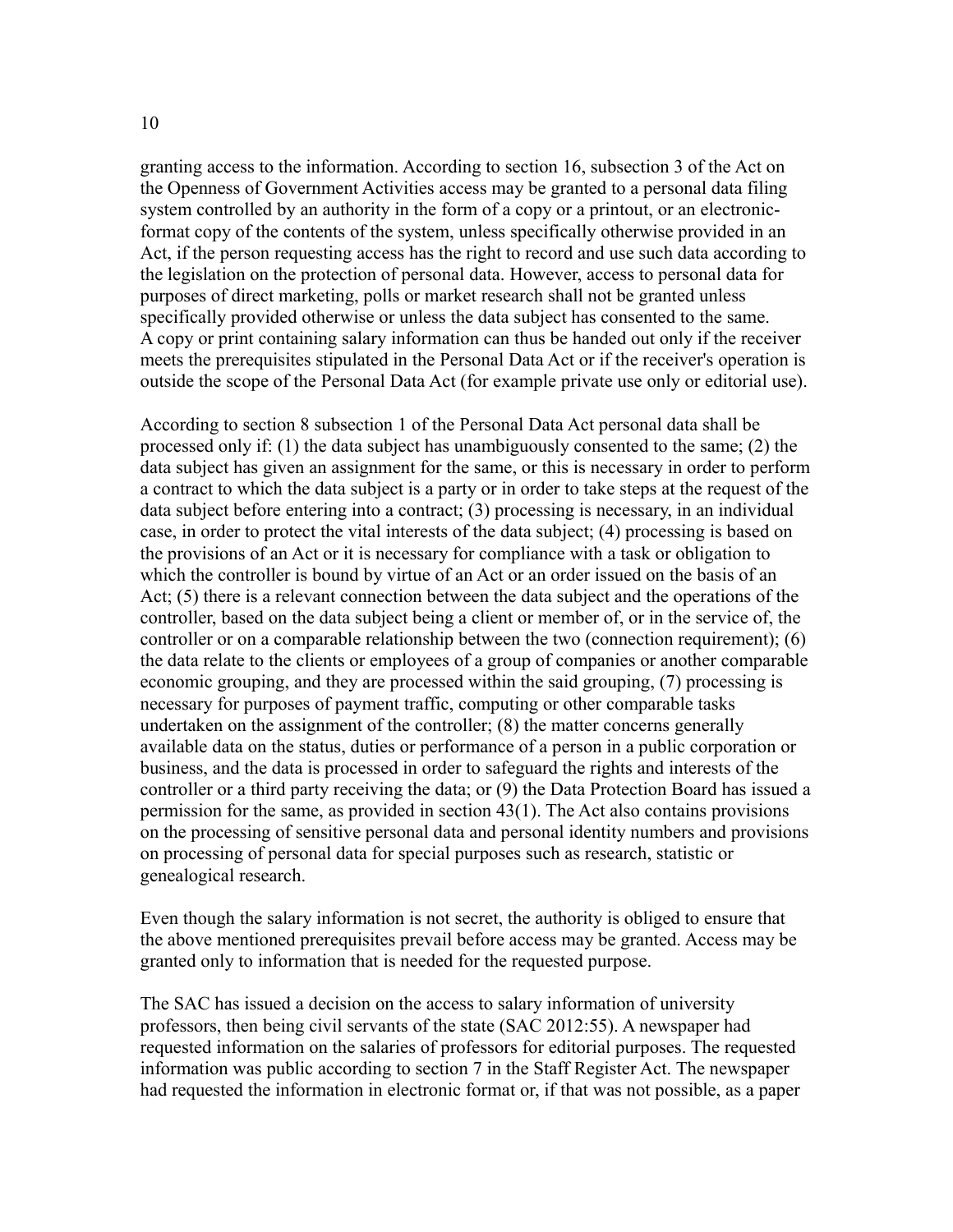copy. For processing personal data for editorial purpose only certain provisions of the Personal Data Act were applied. Even though the prerequisites for granting access to such data were met, the newspaper was obliged to clarify that the processing of the personal data requested would be organized according to the provisions of section 32, subsection 1 of the Personal Data Act. According to that provision the controller shall carry out the technical and organizational measures necessary for securing personal data against unauthorized access, against accidental or unlawful destruction, manipulation, disclosure and transfer and against other unlawful processing. The techniques available, the associated costs, the quality, quantity and age of the data, as well as the significance of the processing to the protection of privacy shall be taken into account when carrying out the measures. According to subsection 2 of the above mentioned section the newspaper should, before starting the processing of data, provide the controller with appropriate commitments and other adequate guarantees of the security of the data as provided in subsection 1. The university should not have rejected the newspaper's request.

In the private sector information on salaries is secret. In SAC's decision 8.1.2007 nr 5 the court ruled that information of salaries of employees of an airline as well as details of individual employment contracts were secret according to section 24, subsection 1, subparagraph 20 of Act on the Openness of Government Activities. On the access to taxable income data, see end of 1. above.

#### **5. Is the trade secret excluded from the free access to information?**

Trade secrets are unconditionally excluded from the free access to information (see subparagraph 20 of section 24 subsection 1 of the Act on the Openness of Government Activities above; see also subparagraph 17).

Of course, there is a large margin of interpretation of what type of information is covered by the above mentioned provisions.

The SAC has interpreted the dimensions of the concept of trade secret in several cases. In the rulings 23.3.2016 nr 976 and 977 the SAC evaluated the publicity of funding applications and decisions of the Finnish Funding Agency for Technology and Innovation. The court ruled that the information on the names of the companies that had applied for the funding, irrespective of whether their applications were accepted or rejected and the amount of funding they applied for or received, was not secret according to section 24, subsection 1, subparagraph 20 of Act on the Openness of Government Activities. However the target of the funding, even when described at general level can be regarded secret according to the aforementioned provision.

Decision SAC 7.12.2015 nr 3536 was about the Finnish Medicines Agency's (Fimea) documents related to a decision on whether a dietary supplement product was to be considered as a medicinal product in accordance with section 6 of the Medicines Act (395/1987). A company had requested a list of products containing glucosamine in the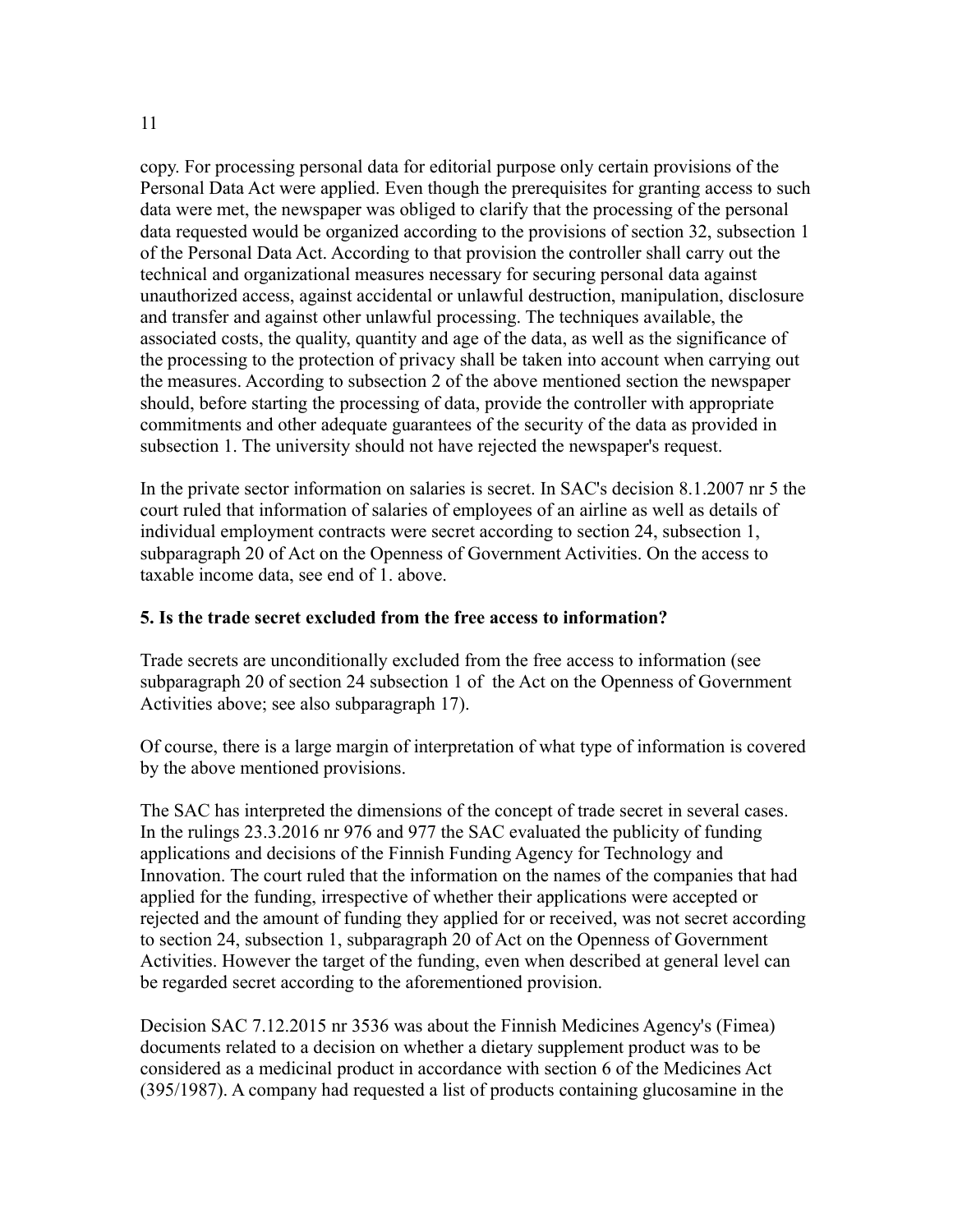market. The list contained information on the producer and the name of the products and detailed information on the composition of the products. The SAC confirmed that based on the Act on the Openness of Government Activities and on the legislation related to dietary supplement products information on the producers and the names of dietary supplement products as well as information on the ingredients is not secret. However, the information on the exact quantities of ingredients was secret according to the section 24, subsection 1, subparagraph 20 of Act on the Openness of Government Activities, apart from the information on the amount of the ingredient characteristic for a dietary supplement product. That information is public according to the legislation on dietary supplement products.

In the case SAC 2014:58 a private person had requested information on rock mining project from the municipal environmental authority. The information on the size of the controlled explosions in the mine was regarded to carry information on the mining process and capacity of the mining company. However it was regarded not to be such technical, economical or know-how information that should be considered as a trade secret. On the requested information it was not possible to make such conclusions on the company's business that could cause damage to the company. The requested information was considered not to be private business or professional secret or other comparable private business information, access to which would cause economic loss to the private business according to section 24, subsection 1, subparagraph 20 of the Act on the Openness of Government Activities. It was also noted by the SAC that based on the environmental permit the company was obliged to inform the environmental authority on i.a. the size of the explosions. Therefore the information on the sizes of the explosions was also part of the environmental monitoring data which was public according to the Environmental Protection Act.

It is quite common that questions about trade secrets emerge in relation to cases related to public procurement.

#### **6. Are documents that are subject of intellectual property excluded from the free access to information?**

Not as such, but if they fall within the category of documents described in section 24, subsection 1, subparagraph 20 of the Act on the Openness of Government Activities (i.e. trade secrets, or some other category in the above mentioned section).

## **7. Does the right to free access to information cover as well the parts of an administrative file that contain data related to individuals or are these data protected? In which areas of public administration does this cause problems ?**

According to section 10, subsection 1 of the Constitution of Finland everyone's private life, honour and the sanctity of the home are guaranteed. More detailed provisions on the protection of personal data are laid down by an Act.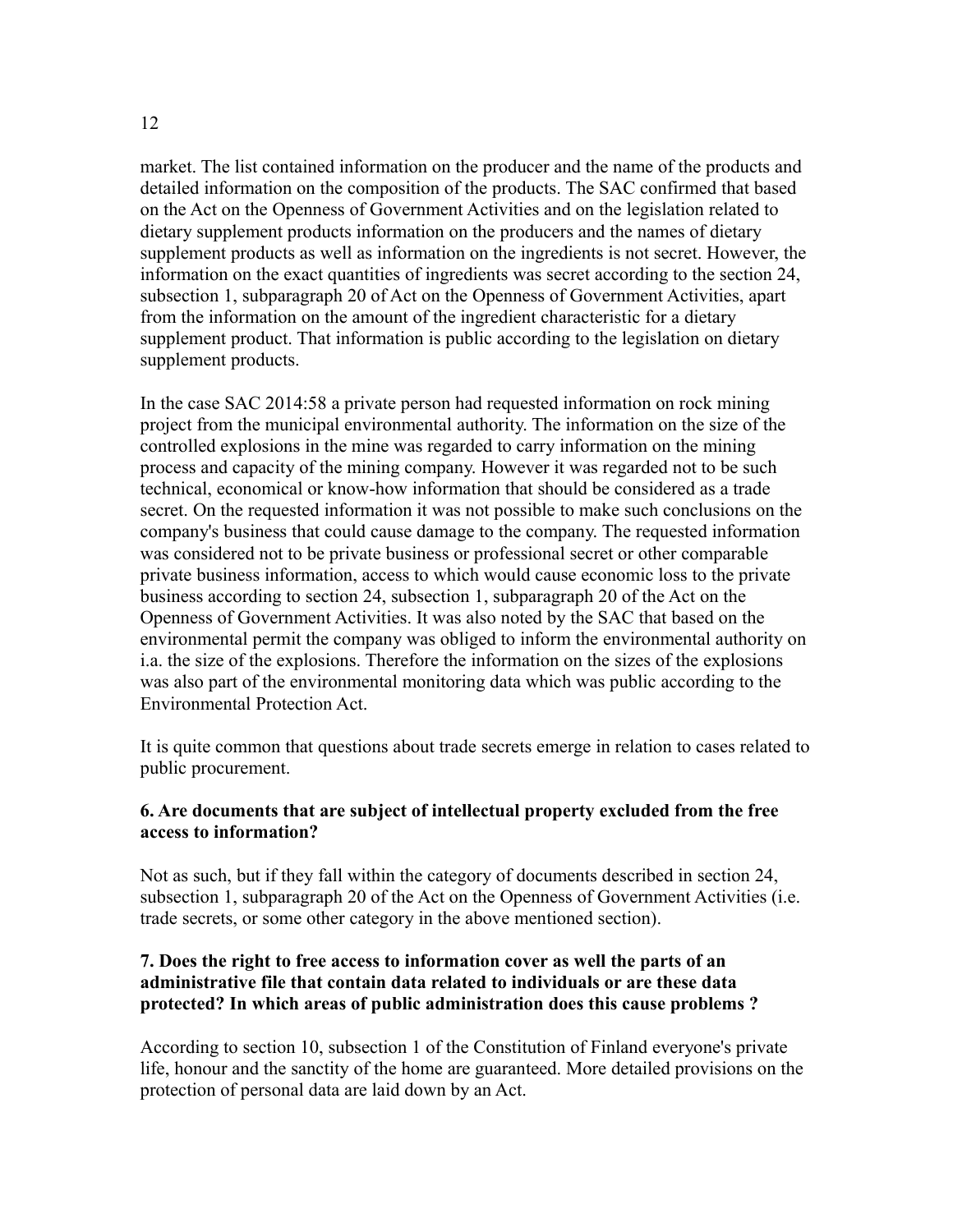According to section 3, subparagraph 3 of the Personal Data Act, a personal data file means a set of personal data, connected by a common use and processed fully or partially automatically or sorted into a card index, directory or other manually accessible form so that the data pertaining to a given person can be retrieved easily and at reasonable cost.

If an administrative file constitutes a personal data file according to the Personal Data Act, access to information is limited on the basis of the Act on the Openness of Government Activities or the Personal Data Act. As described above (question 4), section 16, subsection 3 of the Act on the Openness of Government Activities sets prerequisites on free access to information in cases where the requested information is part of a personal data filing system controlled by an authority.

SAC's decisions are subject to free access to information even when they include data related to individuals, unless the information is for some reason provided secret in the Act on the Openness of Government Activities or other Act. However, the decisions that are published on-line, are anonymized (see answer to question 10.1 below).

According to section 10 of the the Openness of Government Activities when only a part of a document is secret, access shall be granted to the public part of the document if this is possible without disclosing the secret part.

# **8. Are data related to criminal proceedings or administrative delict proceedings or any data of quasi-criminal nature (typically files of secret police departments from the times of anti-democratic past) excluded from the right to free access to information?**

Data related to criminal proceedings is secret based on the section 24, subsection 1, subparagraph 3 of the Act on the Openness of Government Activities (see above). Also subparagraphs 4, 9, 19, 26, 27, 28, 31 a and 31 b can limit the access to documents related to criminal proceedings.

Data related to administrative delict proceedings is not secret as such, unless it is provided secret in legislation (section 24, subsection 1 of the Act on the Openness of Government Activities). For example according to section 7 of the Staff Register Act (which is an act applied to processing of personal data related to public servants) information on convictions is secret.

Data of quasi-criminal nature can be secret if it falls under some of the above mentioned categories. As an example can be mentioned the case "Tiitinen list" (Mr. Seppo Tiitinen was formerly chief of the Finnish Security Intelligence Service), which was about a list of names of 18 Finnish persons who had been subject to special interest of the secret police agency of the German Democratic Republic (East Germany). The Finnish Security Intelligence Service got the list in 1990. In 2007 a journalist asked for a copy of that list.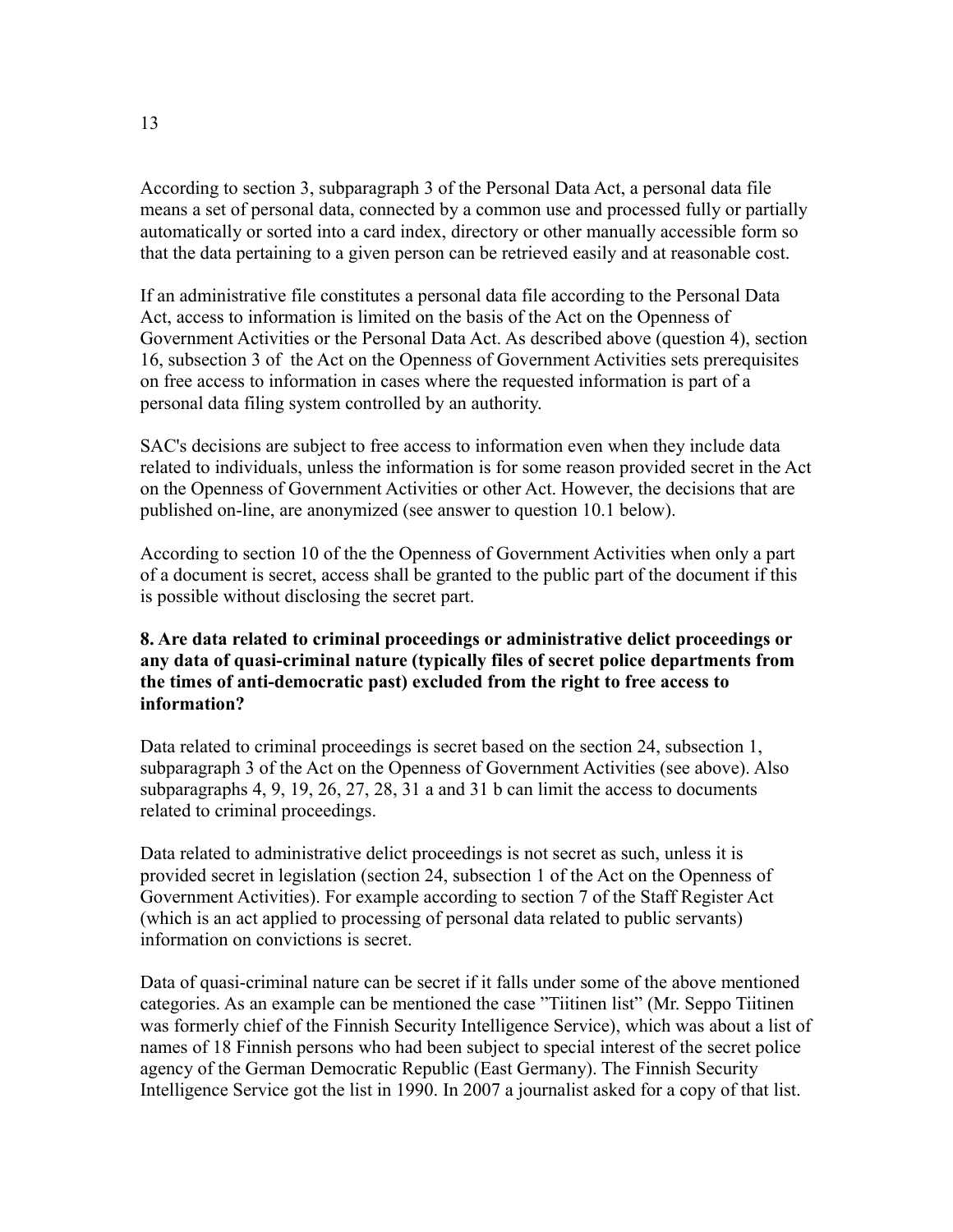#### 14

The Finnish Security Intelligence Service rejected the request. The SAC issued a ruling on the case (SAC 2010:31). The court declared that it was not clear that the list did not have any longer significance for the Finnish Security Intelligence Service. The Finnish Security Intelligence Service had pointed out that granting of access to the confidential information it had received from its cooperator could deteriorate the cooperators' willingness to grant access to such information in the future. If the Finnish Security Intelligence Service would not get access to such information, its ability to perform its tasks concerning the maintenance of State security could be deteriorated and, hence, State security could be compromised. The court stated that it was not obvious that access to the list would not compromise State security as referred in the section 24, subsection 1, subparagraph 9 of the Act on the Openness of Government Activities.

# **Part II**

#### **9. Public availability of decisions**

#### **9.1 Are there any sorts of decisions in your jurisdiction that are not published at all (e.g. decisions with classified status or other decisions with restricted access)? If so, please describe typical cases and give indicative statistic that can illustrate the frequency and relevance of such cases.**

According to the Act on Openness of Legal Proceedings in Administrative Courts (381/2007) the proceeding and documents related to proceedings in administrative courts are public unless otherwise provided in the mentioned Act. According to section 8 of the Act, the Act on the Openness of Government Activities is applied when deciding whether documents related to proceedings are public or secret. According to section 9 of the 2007 Act a party may have right to access to documents under certain conditions. However, the right to access does not cover e.g. information on the SAC's deliberations, including main parts of the referendary´s memo. Administrative courts' deliberations are held with no audience nor the parties present and the negotiation is secret according to section 15 of the Act.

According to section 16 of the Act on Openness of Legal Proceedings in Administrative Courts the document containing court's judgment is subject to free access to information unless it contains information that is secret according to Act on the Openness of Government Activities or other Act. The outcome of the judgment and the legal provisions applied are always subject to free access to information. When necessary because of important public or private interest related to the case, the court can, however, decide that the decision is public despite secrecy provisions.

There are certain "secret" categories of cases in the Supreme Administrative Court. These include cases concerning for example immigration, child welfare and other social issues, health care and taxation. Documents and decisions in these cases are *per se* regarded as secret in the court's case management system. Naturally also in these categories the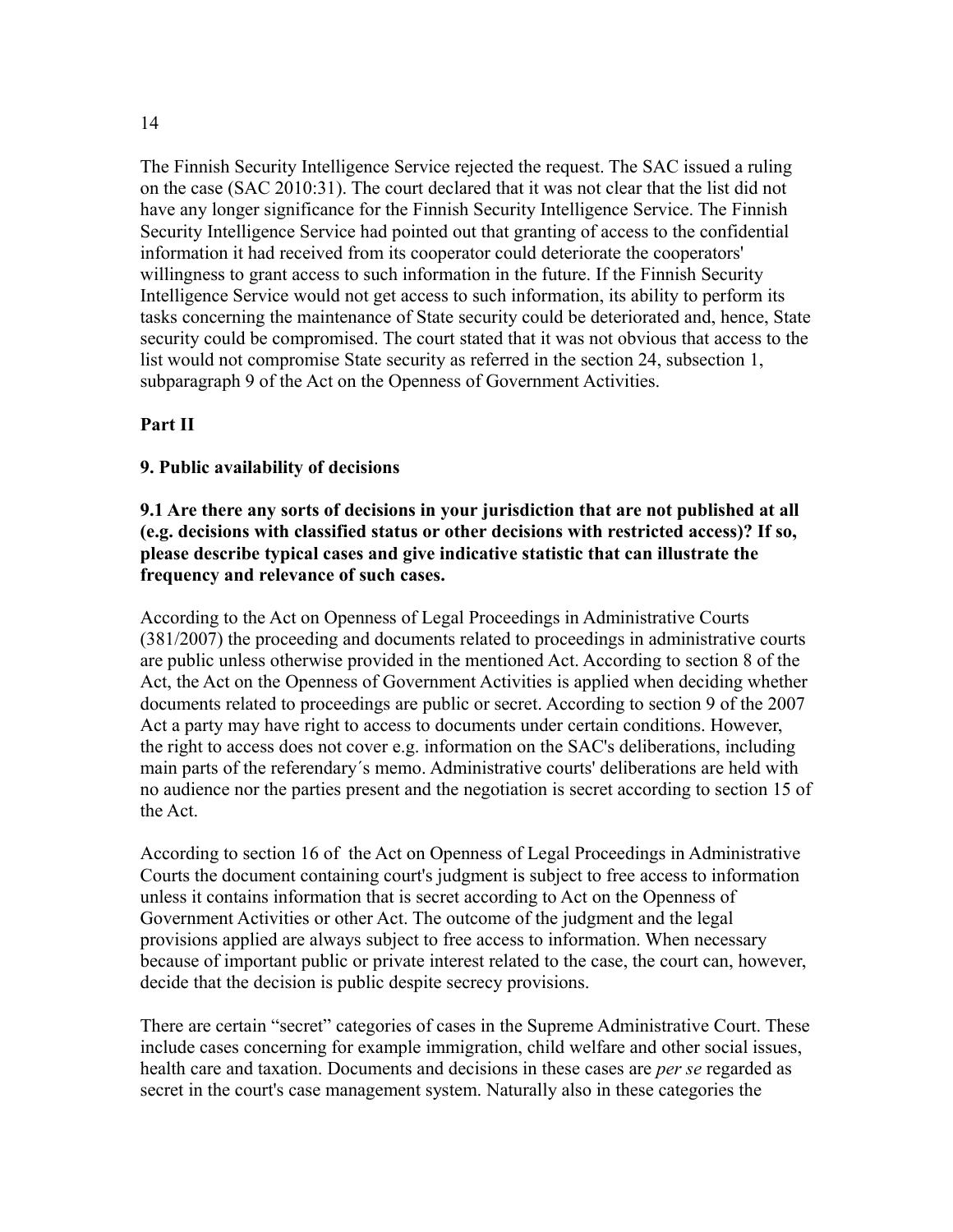access to these documents is in the end decided according to the the above mentioned provisions. In other categories of cases the documents and decisions are regarded public in the case management system.

Even in these secret categories summaries of decisions are published. Published decisions are edited in a way that no secret information will be revealed.

# **9.2 If a third person (not a party of respective case) wants to obtain your decision, what is the procedure? On-line availability of decisions is to be discussed below, so kindly describe here only other options (e.g. whether it is possible to ask for a decision by snail-mail, whether any fee apply etc.)**

Normally a person who wants to obtain a decision turns to the registrar of SAC or to the referendary of the decision. If the decision is not secret it will be sent to the person by mail or by email.

If the requested decision is not secret and is already available in electronic format, no fee is charged. If the decision is only in paper format, the fee is 0,60 euro/page. However, if there are secret parts in the decision that need to be removed, the fee is 3,50 euro/page. If the amount of requested documents is really large, a flexible fee will be charged.

The prices are provided in Decree 1558/2015 of the Ministry of Justice.

**9.3 Is there any official collection of selected decisions of you instance (apart on-line publication of decisions – see below)? If so, please describe in detail the procedure of its issue. In particular, please focus on the selection process of decisions that are to be published, the frequency of publication and the form of publication. Indicate, whether the collection is published directly by your instance, by some other public body or by an independent publisher. If the collection is published by an independent publisher, please describe the form of cooperation (i.e. whether the publisher has exclusive rights to publish the collection, whether the publisher does any editing of published decisions etc.) Are decisions that are chosen for the publication regarded more relevant by your instance or by general public?**

The SAC does not anymore publish a paper copy of the Yearbook. The decisions are published on-line, see answer to question 11 below.

# **10. Editing and anonymization of decisions**

**10.1 Do you anonymize published decisions? If so, please describe in detail the procedure. In particular, please describe who is in charge of anonymization, whether there are any particular statutory or other rules governing anonymization (apart general privacy/data protection rules) and what data are anonymized.**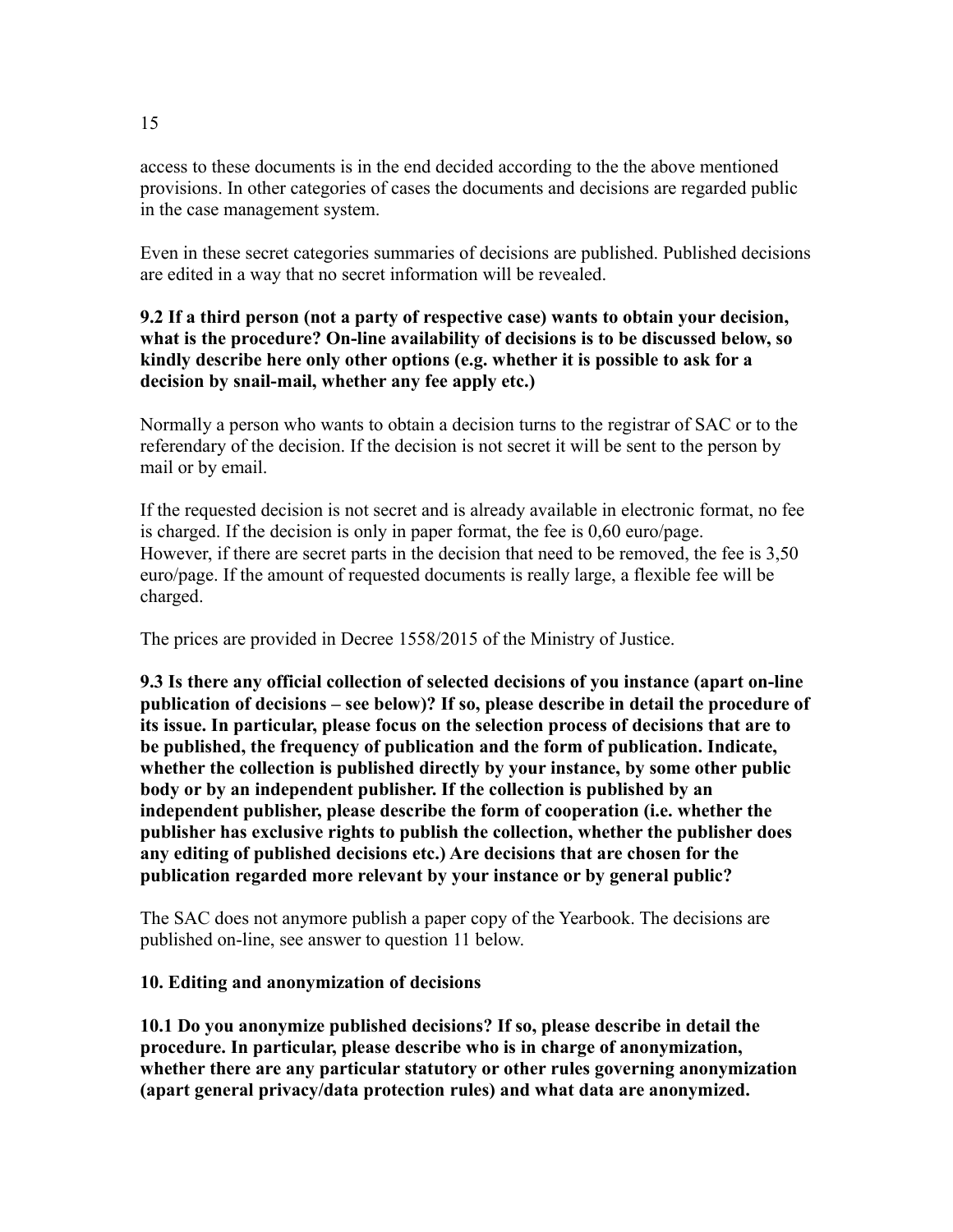The decisions that are published, are anonymized. Anonymization concerns only names of private persons: if they would not be anonymized, the decisions would constitute a personal data file according to section 3 of the Personal Data Act, and there is no basis in the law for that! The names of authorities, companies, NGOs etc. can be found in the published decisions. In some cases, anonymization is also necessary in order to protect secret information.

The referendary of the case is in charge of anonymization. The referendary marks on the documents, how the anonymization is to be done and checks it before the decision is published. The names of persons are replaced by letters A, B, C etc. The names of companies can also be replaced by letters, if it is necessary in order to protect privacy of persons or secret information.

The anonymization is based on the provisions of the Personal Data Act. The SAC does have its own guidebook on publishing decisions. The basic principles of anonymization are described in the guidebook. New guidance is currently being prepared, but the principles of anonymization will remain as described above.

According to the guidebook a decision in a secret case type that is published shall not include names of persons or other such information that might reveal, whom the case concerns. Even when the case is not secret the names of parties are not published unless it is necessary in order to make the decision understandable (for example minister's identity in a case that has received a lot of public attention). Other names, for example name of a private person who has performed as a consultant in the case, can be mentioned, as well as company names.

# **10.2 If anonymization practice changes, does it affect already published decisions (i.e. are past decisions subsequently anonymized/de-anonymized with every change of anonymization rules)?**

If the SAC would change its practice of anonymization, the new practice would affect only future decisions unless, of course, the change of practice would be based on a change in legislation that the court is obliged to follow.

## **10.3 Describe any subsequent problematic issues that you noted in your jurisdiction regarding the anonymization (e.g. different practices of different supreme instances, strong public debates, impact of de-anonymization of decisions by media etc.)**

No significant problems related to anonymization have occurred. However, from SAC's point of view the process of anonymization and managing of the different versions of decisions causes a considerable administrative burden.

# **10.4 Do you edit published decisions? If so, please describe in detail the procedure.**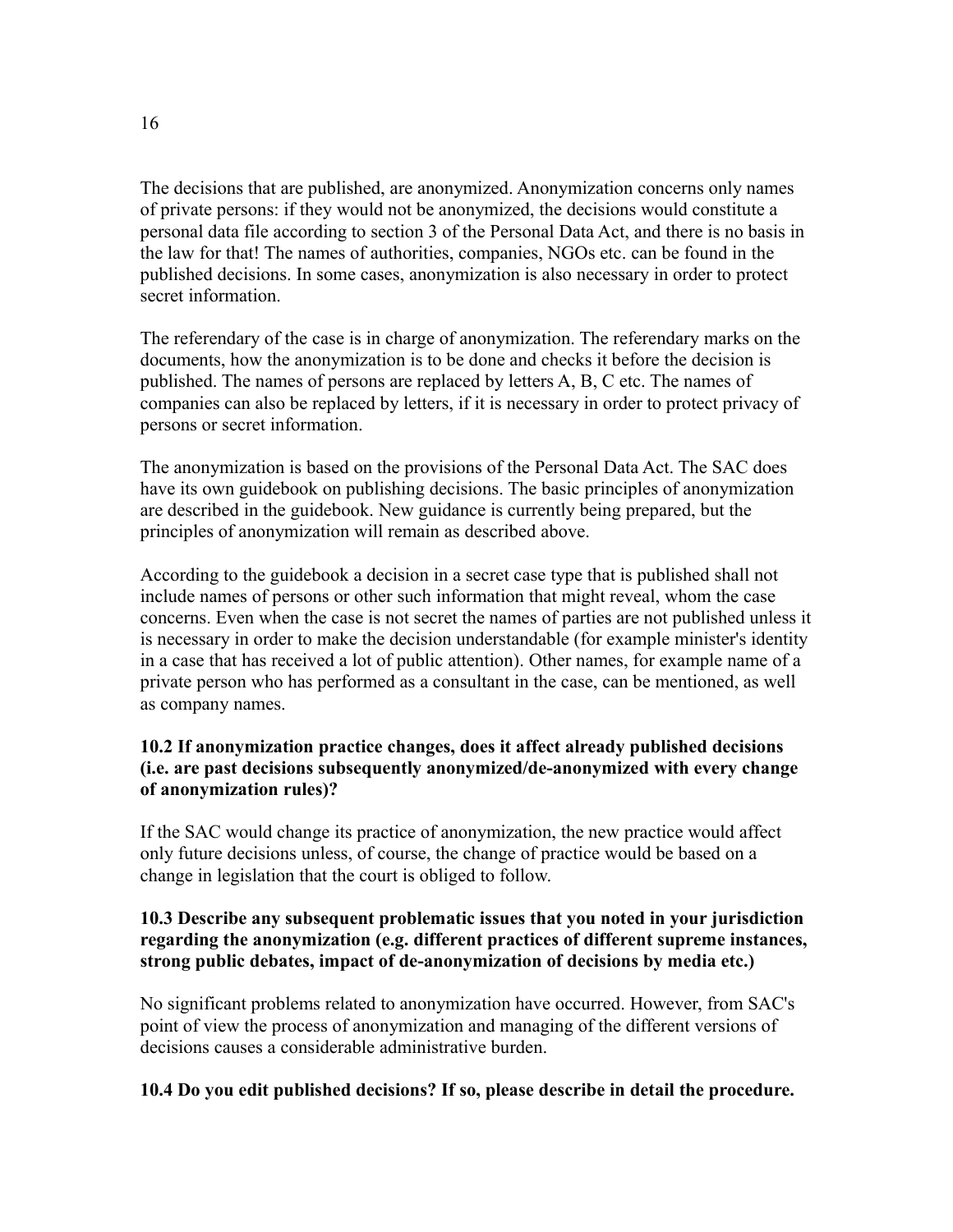# **In particular, please describe who is in charge of editing, what information is added/removed in the process of editing (incl. Metadata).**

For the yearbook decisions a short headline is written, including the date and number of the decision, a short description of the main legal question, keywords and the provisions applied in the case. Sometimes the headline also includes references to domestic precedents and relevant decisions of the European Human Rights Court and the European Court of Justice. References to legal literature are not common but sometimes included. Usually the full text of the decision is then attached under the headline, including also the possible voting statement and referendary's dissenting opinion. In addition to the SAC's judgment the text of the decision includes description of earlier decisions concerning the case as well as the essential contents of the appeal and the submissions of parties and authorities.

The published summary of the decision shall also contain description of the claims submitted in earlier stages of the case as well as potential voting statements. The summary shall also contain names of the judges who have made the decision under appeal as well as the name of the referendary.

The referendary of the case in SAC is in charge of editing the summary. Editing is normally done by a secretary and the summary is checked by the referendary before publishing.

Here is a link to a Yearbook decision summary in a case where there was a voting in SAC (7-2).<http://finlex.fi/fi/oikeus/kho/vuosikirjat/2015/201502253>

## **10.5 Has the development of the right to be forgotten affected in any way the anonymization or publication of your decisions? If not, is it a topic that is being considered in your jurisdiction with regards to the publication of court decisions?**

This topic has not been considered in the SAC. The SAC is aware of the CJEU's ruling on the issue but so far no cases on the issue have been raised in SAC.

As the published decisions are mostly anonymized, the development will probably not affect the publication of court decisions.

# **11. On-line publication of decisions**

# **11.1 Are decisions of your instance available on-line? If so, please indicate whether on-line all or only selected decisions are published on-line (if only selected decisions are published, please describe the procedure of their selection).**

SAC does not publish all its decisions. Summaries of decisions of the SAC having value as precedents have been published in the Court's yearbook since 1918. Nowadays the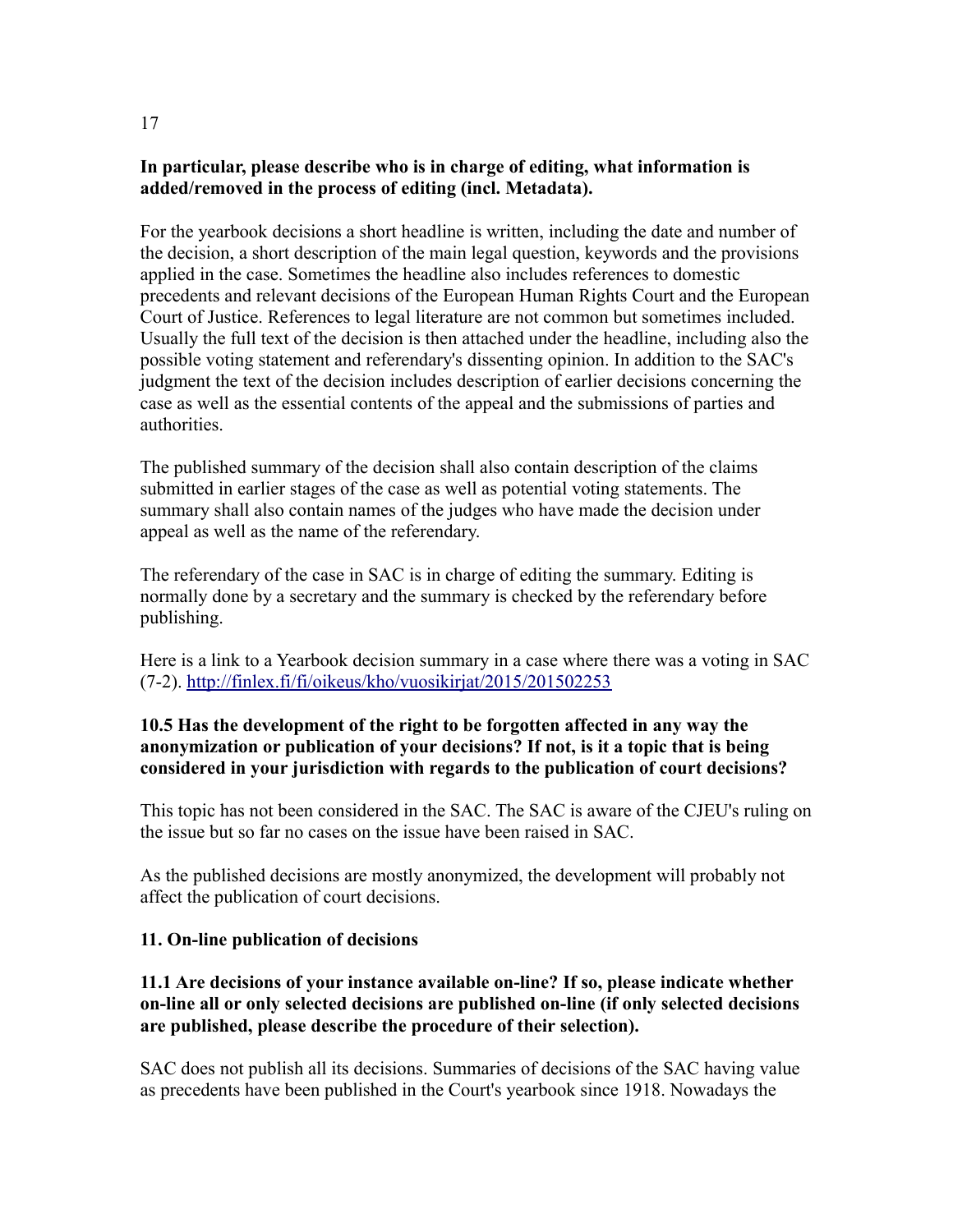yearbook decisions are published only on-line. Only decisions having relevance as precedents (for the application of law in identical or similar cases) or are otherwise of public interest are included in the yearbook.

On the court's web site, also brief summaries of cases having relevance for application of law in lower courts and authorities are published. A brief summary includes only a short description of the legal question and the outcome of the decision as well as a headline comparable to the one in a yearbook decision.

Guidelines for publishing yearbook decisions and brief summaries are found in the Supreme Administrative Court's guidebook for publishing.

In addition, other decisions can be published on court's web site especially in cases which may raise national, regional or local interest.

The summary is published on-line the same day when the decision is handed down.

In 2015, in total 189 yearbook decisions, 32 brief summaries and and about 150 other decisions were published on-line (the total amount on decisions made in 2015 was around 4 000).

**11.2 Describe the form of on-line publication of your decisions. In particular, indicate whether your decisions are published through your own website or whether it is done through some different on-line service (e.g. through a common platform operated by a ministry of justice, by a judicial council etc.) Kindly add also sample screenshot(s) or link(s).**

Both the summaries that are included in the yearbook and the brief summaries are published on two internet services www.finlex.fi and www.edilex.fi. Finlex is an Internet service on legal information, administered by the Finnish Ministry of Justice. It is a public service, available free of charge. Edilex is similar but more extensive and chargeable Internet service on legal information. Finlex and Edilex are produced and maintained by a private company Edita Publishing Ltd.

Link to decisions on SAC's website: <http://kho.fi/fi/index/paatoksia.html>

Link to SAC's decisions on the free Internet service Finlex: <http://www.finlex.fi/fi/oikeus/kho/>

**11.3 What are available file formats in which your decisions are available on-line? Apart enumerating particular file formats, kindly indicate whether your instance systematically sticks to any commonly accepted open data policy. Also, please indicate whether your instance publishes on-line only individual decisions or**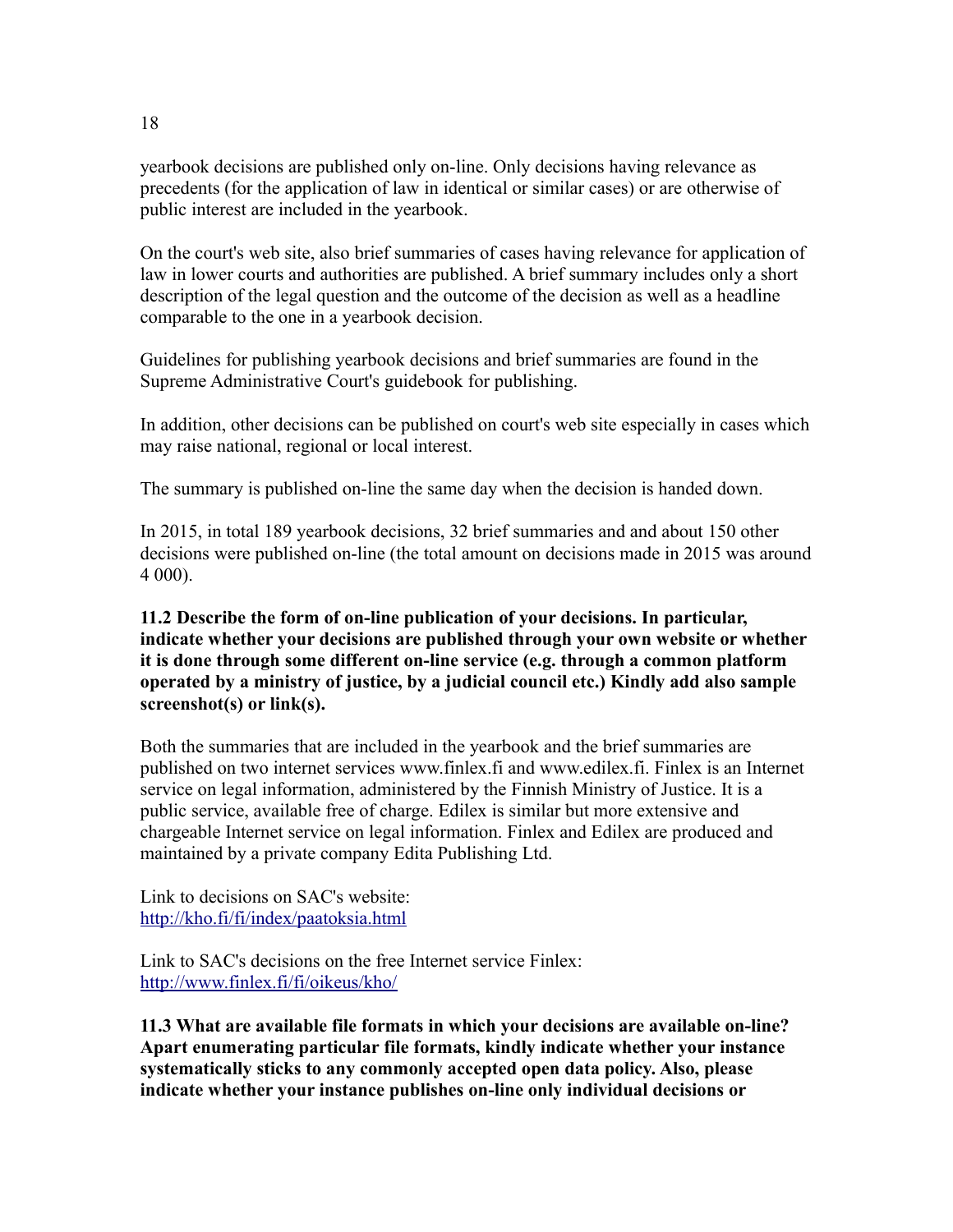#### **whether whole datasets are available to the public for further re-use. If datasets are available for further re-use but not publically, please describe to whom and under what conditions such datasets are made available.**

The decisions are published in html-format on SAC's website. Only individual decisions are published and no datasets are available.

On SAC's website it is not possible to search the decision database by keywords or other factors, but in the internet services Finlex and Edilex it is possible.

Open data service in Finlex was launched in March 2016.

## **12. Public availability of other documents**

**12.1 Are there published on-line personal information about members of your instance? In particular, please describe whether there are CVs available, in which length and form (e.g. on a court website) and eventually what information is regularly published (e.g. education, memberships, political beliefs, marital status etc.) Also, please indicate whether the publication of information about members of your instance is compulsory, whether the members of your instance are free to decide about the structure and content of such information and whether you noted any issues in that regards (e.g. there was a big debate in the Czech Republic over the publication of past membership of the judges in the communist party). Please add a sample link or a screenshot of how such personal information about a member of your instance looks like.**

SAC's President's and Justices´ CVs are published on SAC's website in Finnish. The CVs are based on a recommendation of the topics to be included, but all the judges were to provide the information as they wished. The CVs include information on judges´ education, previous positions and workplaces, memberships in organizations and publications and academic achievements. No information on marital status, family or political views is published.

The decision not to publish photos was discussed in the plenary session and based on a vast majority. Only the President´s photograph is published.

#### Example:

<http://kho.fi/fi/index/korkeinhallinto-oikeus/henkilosto/khonjasenet/karikuusiniemi.html>

**12.2 Which case-related documents other than decisions of your instance are published on-line (e.g. dissenting opinions, advocate general submissions, submissions of parties, records of chamber deliberations etc.)? Please, describe how these documents are published, i.e. where and in which format (e.g. on a website through a search form, in open data formats, etc.). If your instance publishes these**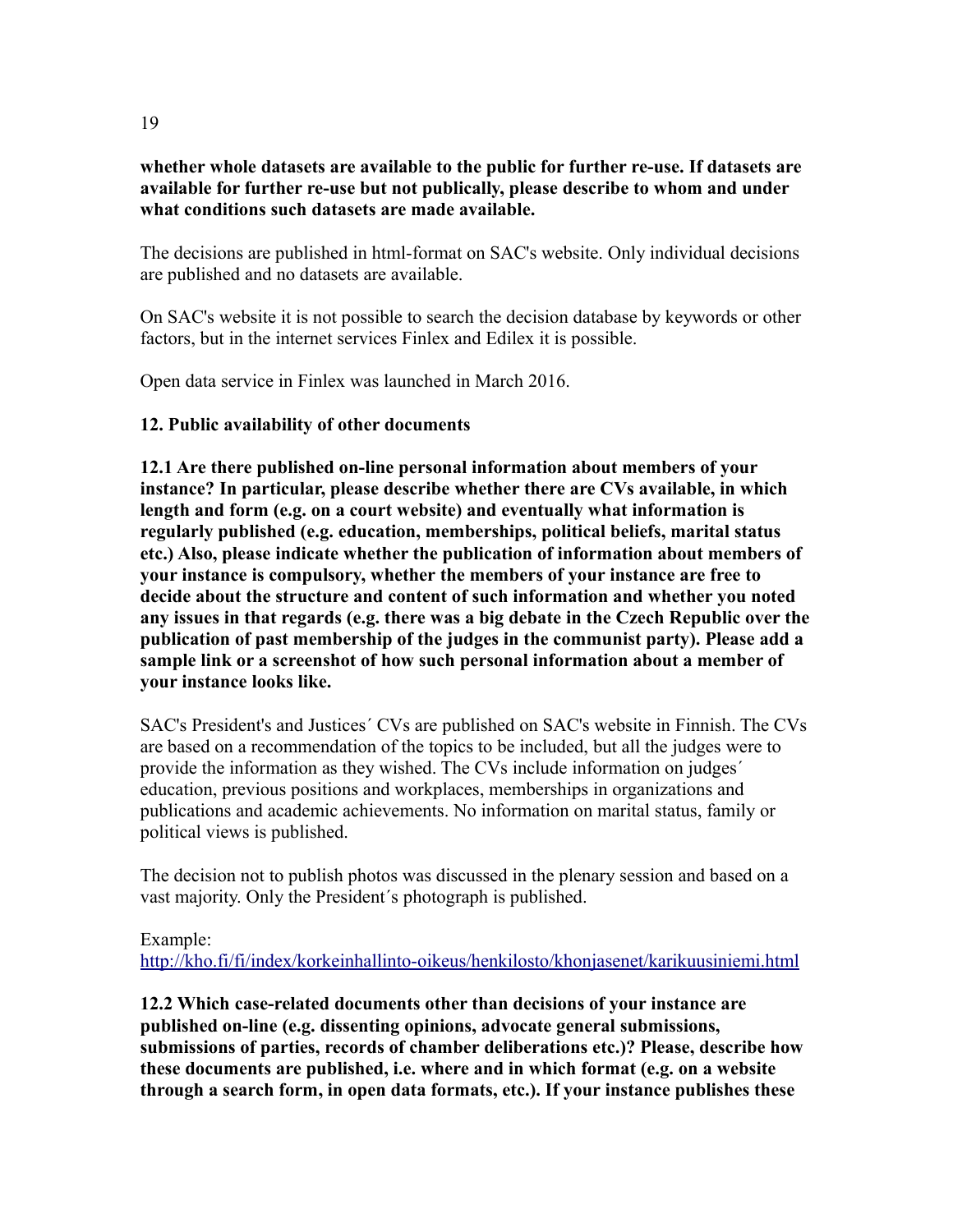## **documents in open formats, kindly provide a sample link to a particular dataset.**

SAC does not publish other case-related documents. In case of yearbook decisions the voting statements and dissenting opinions are published.

Submissions of parties are included to relevant extent in the decision. Chamber deliberations are secret.

# **12.3 Are the members of your instance allowed to publically comment or annotate on their own decisions or other decisions of your instance? If so, please describe common forms in which this is done (e.g. in law journal articles, in public debates on case-law organized by the respective instance etc.)**

There are no formal rules on commenting court's decisions, but it seems to be common practice that members of the court do not generally and systematically comment the decisions of the SAC. However, it is generally acceptable to introduce court's decisions in professional training events and seminars etc. In these events it is regarded appropriate to describe the case and for example to emphasize some points in court's reasoning. It goes without saying that is strictly excluded to go beyond what is said in the decision or reveal information based on the court´s secret deliberations.

# **Part III**

**13. What trends, threats and challenges do you foresee to come in the field of freedom of information and protection of privacy during the next decade? What should be the role of supreme administrative jurisdictions in facing these trends, threats and challenges?**

**This kind of question seems to be too broad for answering it with concrete data. Therefore our aim is not to pursue you to fill it with some concrete and clear statement but what we intend is to know your opinion on what trends could or will influence this scope of decision-making of your jurisdiction. Your answer will serve as the basics for further discussion during the third part of the Colloquium and we hope that this "look into the future" will be pleasant and useful ending of the meeting.**

**We would very appreciate if the presidents of the Supreme Administrative Courts/Councils of States could provide us with answers to this question.**

In the recent years openness of government activities and publicity of documents has gathered lot of public attention. This can, to some extent, be seen in the number of appeals in the SAC. Also issues related to protection of privacy have emerged in the public discussion.

It can be presumed that the trend will continue. It is possible that it will lead to more culminated public discussion and increase the requirements for justification of SAC's